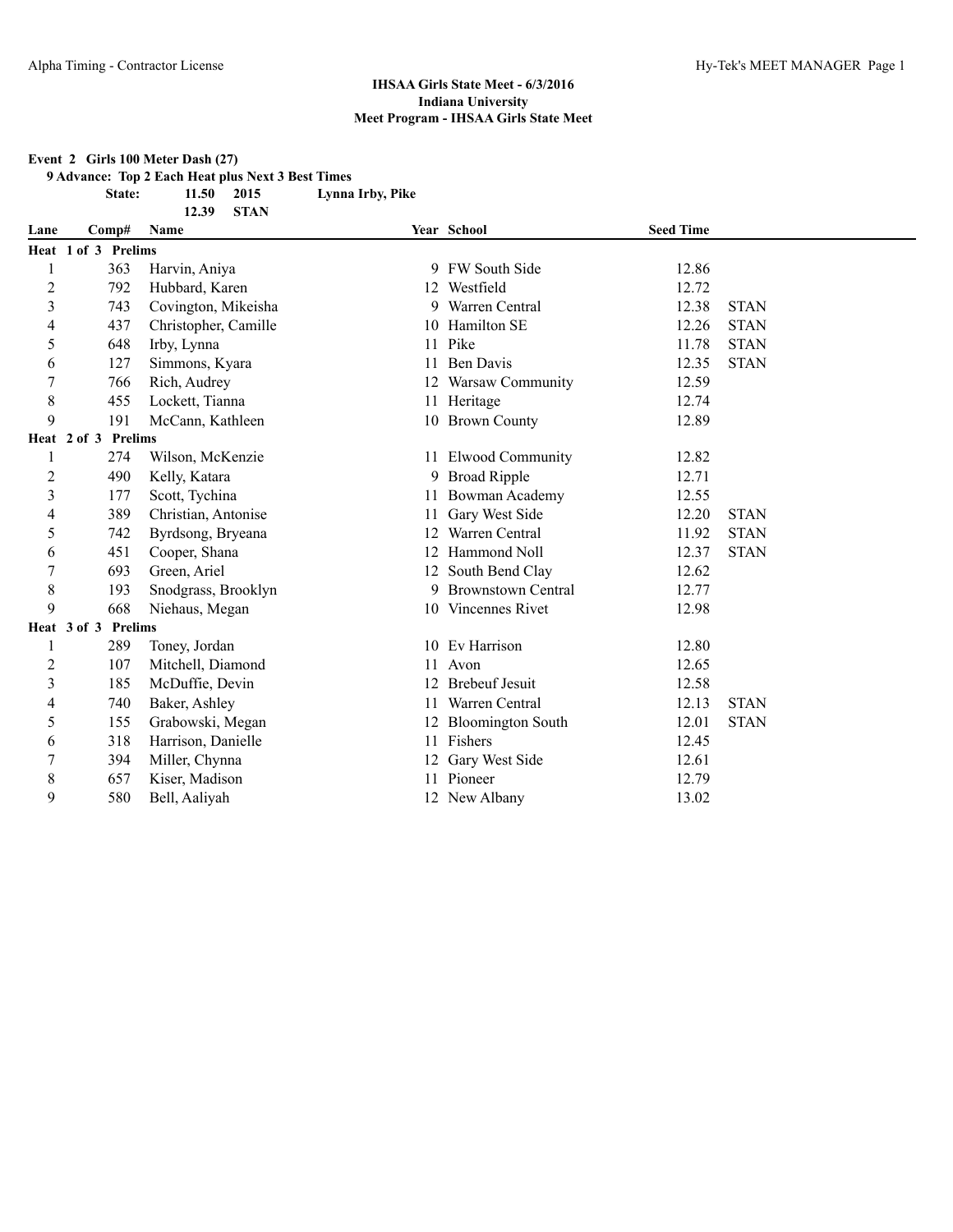**Event 4 Girls 200 Meter Dash (27)**

**9 Advance: Top 2 Each Heat plus Next 3 Best Times**

**25.41 STAN**

**State: 23.12 1986 Maicel Malone, North Central Indpls**

| Lane             | Comp#               | <b>Name</b>          |    | Year School          | <b>Seed Time</b> |             |
|------------------|---------------------|----------------------|----|----------------------|------------------|-------------|
|                  | Heat 1 of 3 Prelims |                      |    |                      |                  |             |
| 1                | 146                 | Bomba, Cydney        |    | 12 Bloomington South | 26.28            |             |
| $\overline{c}$   | 250                 | Barnes, Janiyah      | 9. | Concord              | 26.06            |             |
| 3                | 667                 | Lewis, Shanice       | 11 | <b>River Forest</b>  | 25.89            |             |
| 4                | 742                 | Byrdsong, Bryeana    | 12 | Warren Central       | 24.53            | <b>STAN</b> |
| 5                | 127                 | Simmons, Kyara       | 11 | Ben Davis            | 25.54            |             |
| 6                | 177                 | Scott, Tychina       |    | 11 Bowman Academy    | 25.67            |             |
| 7                | 664                 | Stokes, Aujone       |    | 10 Portage           | 25.93            |             |
| 8                | 779                 | Thomas, Lauren       |    | 9 West Lafayette     | 26.06            |             |
| 9                | 458                 | Burns, Jenna         |    | 9 Heritage Hills     | 26.31            |             |
|                  | Heat 2 of 3 Prelims |                      |    |                      |                  |             |
| 1                | 694                 | Moon, Ashley         |    | 12 SB Washington     | 26.18            |             |
| $\overline{c}$   | 471                 | Wright, Cae'Sarae    | 12 | Homestead            | 26.02            |             |
| 3                | 129                 | Woodson, Ravon       | 12 | <b>Ben Davis</b>     | 25.87            |             |
| 4                | 743                 | Covington, Mikeisha  | 9. | Warren Central       | 25.03            | <b>STAN</b> |
| 5                | 312                 | Carver, Paris        |    | 11 Fishers           | 25.54            |             |
| 6                | 155                 | Grabowski, Megan     |    | 12 Bloomington South | 25.74            |             |
| $\boldsymbol{7}$ | 425                 | Anderson, Hanna      |    | 10 Greenwood         | 25.98            |             |
| 8                | 641                 | Hunter, Iyanla       |    | 9 Perry Meridian     | 26.13            |             |
| 9                | 275                 | Bailey, Kiara        |    | 11 Evansville Bosse  | 26.35            |             |
|                  | Heat 3 of 3 Prelims |                      |    |                      |                  |             |
|                  | 274                 | Wilson, McKenzie     |    | 11 Elwood Community  | 26.17            |             |
| 2                | 636                 | Woods, Mikaylah      |    | 12 Penn              | 26.01            |             |
| 3                | 437                 | Christopher, Camille |    | 10 Hamilton SE       | 25.82            |             |
| 4                | 648                 | Irby, Lynna          | 11 | Pike                 | 25.16            | <b>STAN</b> |
| 5                | 451                 | Cooper, Shana        | 12 | Hammond Noll         | 25.38            | <b>STAN</b> |
| 6                | 499                 | Henry, Jhala         | 11 | Jeffersonville       | 25.79            |             |
| 7                | 344                 | Gibson, Rachel       |    | 12 FW Dwenger        | 25.99            |             |
| 8                | 304                 | Armbruster, Chloe    |    | 12 Fairfield         | 26.15            |             |
| 9                | 289                 | Toney, Jordan        |    | 10 Ev Harrison       | 26.62            |             |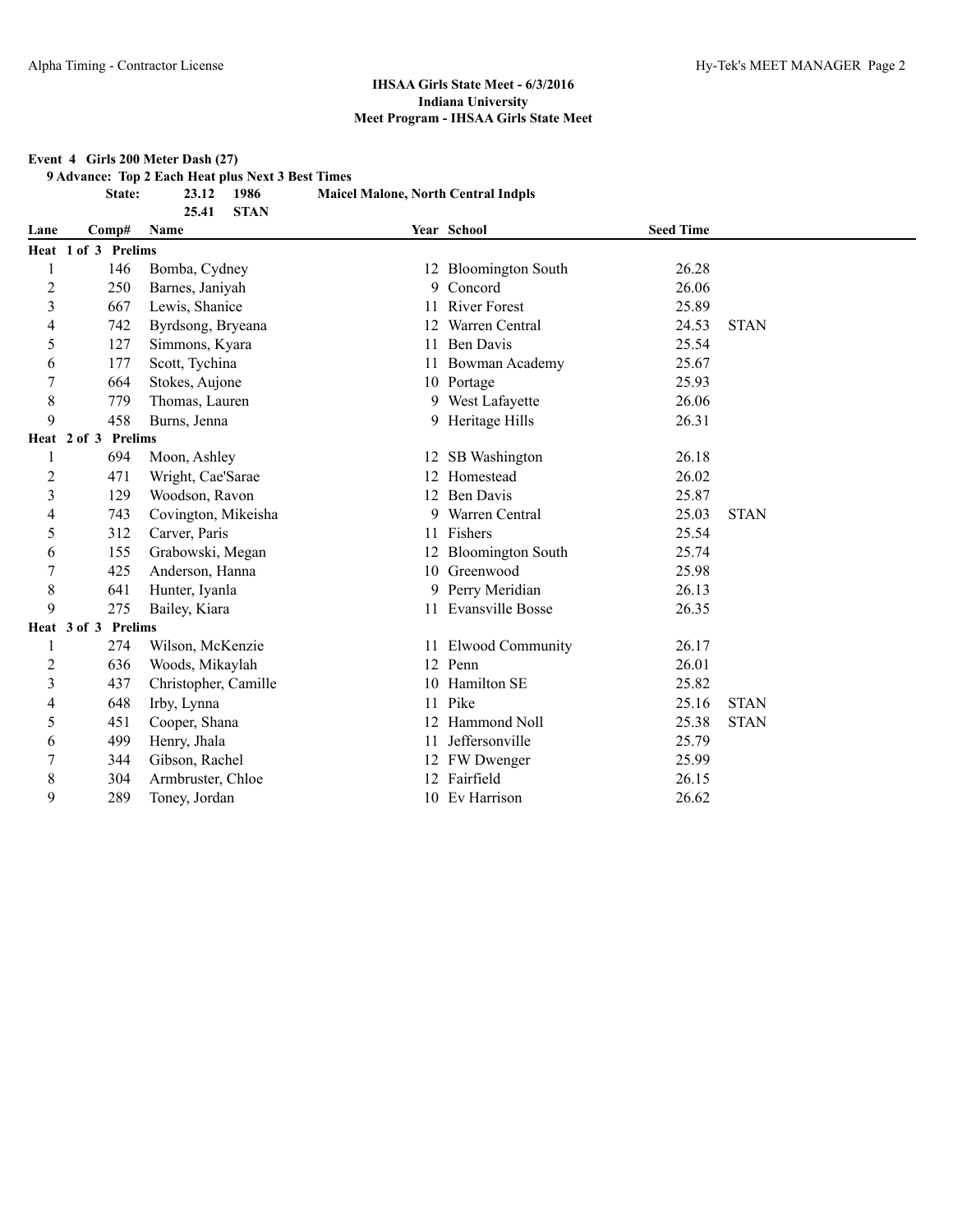|                |        | Event 7 Girls 400 Meter Dash (27) |                                            |                       |                  |             |
|----------------|--------|-----------------------------------|--------------------------------------------|-----------------------|------------------|-------------|
|                | State: | 52.42<br>1986                     | <b>Maicel Malone, North Central Indpls</b> |                       |                  |             |
|                |        | 57.83<br><b>STAN</b>              |                                            |                       |                  |             |
| Lane           | Comp#  | Name                              |                                            | Year School           | <b>Seed Time</b> |             |
| <b>Section</b> |        | 1 of 3 Timed Finals               |                                            |                       |                  |             |
| 1              | 632    | Pennix, Jemmia                    |                                            | 9 Penn                | 1:00.14          |             |
| $\overline{c}$ | 223    | Peach, Mckenna                    | 12                                         | Castle                | 59.78            |             |
| $\mathfrak{Z}$ | 251    | Hudson, Jasmine                   |                                            | 9 Concord             | 59.64            |             |
| 4              | 748    | Tyler, Tiler                      | 11                                         | Warren Central        | 59.24            |             |
| 5              | 499    | Henry, Jhala                      | 11                                         | Jeffersonville        | 59.29            |             |
| 6              | 269    | Moriarity, Lexie                  | 10                                         | East Noble            | 59.38            |             |
| 7              | 665    | Jones-taylor, Avery               |                                            | 9 Princeton           | 59.76            |             |
| 8              | 610    | Siples, Eden                      | 9                                          | Northview             | 59.93            |             |
| 9              | 504    | Corya, Justine                    |                                            | 12 Jennings County    | 1:00.43          |             |
|                |        | Section 2 of 3 Timed Finals       |                                            |                       |                  |             |
| 1              | 114    | Cardenas, Cameron                 |                                            | 10 Beech Grove        | 58.88            |             |
| $\overline{2}$ | 344    | Gibson, Rachel                    |                                            | 12 FW Dwenger         | 58.84            |             |
| $\overline{3}$ | 459    | Edwards, Lauren                   |                                            | 11 Hobart             | 58.28            |             |
| $\overline{4}$ | 449    | Sydnor, Tierra                    | 9                                          | Hamilton SE           | 57.59            | <b>STAN</b> |
| 5              | 200    | Dixon, Rachel                     | 12                                         | Carmel                | 57.65            | <b>STAN</b> |
| 6              | 205    | Hune, Reagan                      |                                            | 9 Carmel              | 57.66            | <b>STAN</b> |
| 7              | 414    | Girolami, Savannah                | 12                                         | Greenfield-Central    | 58.44            |             |
| $\,$ 8 $\,$    | 253    | Brown, Autumn                     |                                            | 12 Covenant Chr Ind   | 58.85            |             |
| 9              | 612    | Stutzman, Erica                   |                                            | 10 Northwood          | 58.96            |             |
|                |        | Section 3 of 3 Timed Finals       |                                            |                       |                  |             |
| 1              | 586    | Anderson, Maria                   |                                            | 9 Noblesville         | 57.38            | <b>STAN</b> |
| $\overline{c}$ | 456    | Bradley, Isabel                   |                                            | 12 Heritage Christian | 56.97            | <b>STAN</b> |
| 3              | 604    | Jones, Courtney                   | 11                                         | N Central Ind         | 56.47            | <b>STAN</b> |
| 4              | 648    | Irby, Lynna                       | 11                                         | Pike                  | 54.53            | <b>STAN</b> |
| 5              | 389    | Christian, Antonise               | 11                                         | Gary West Side        | 55.18            | <b>STAN</b> |
| 6              | 355    | Phillips, Breanna                 |                                            | 11 FW Northrop        | 56.33            | <b>STAN</b> |
| 7              | 558    | Mclemore, Jasmine                 | 12                                         | Michigan City         | 56.72            | <b>STAN</b> |
| $\,$ 8 $\,$    | 298    | Mulzer, Mallory                   | 12                                         | Ev Reitz Memoria      | 57.07            | <b>STAN</b> |
| 9              | 747    | Johnson, Dejah                    |                                            | 11 Warren Central     | 57.44            | <b>STAN</b> |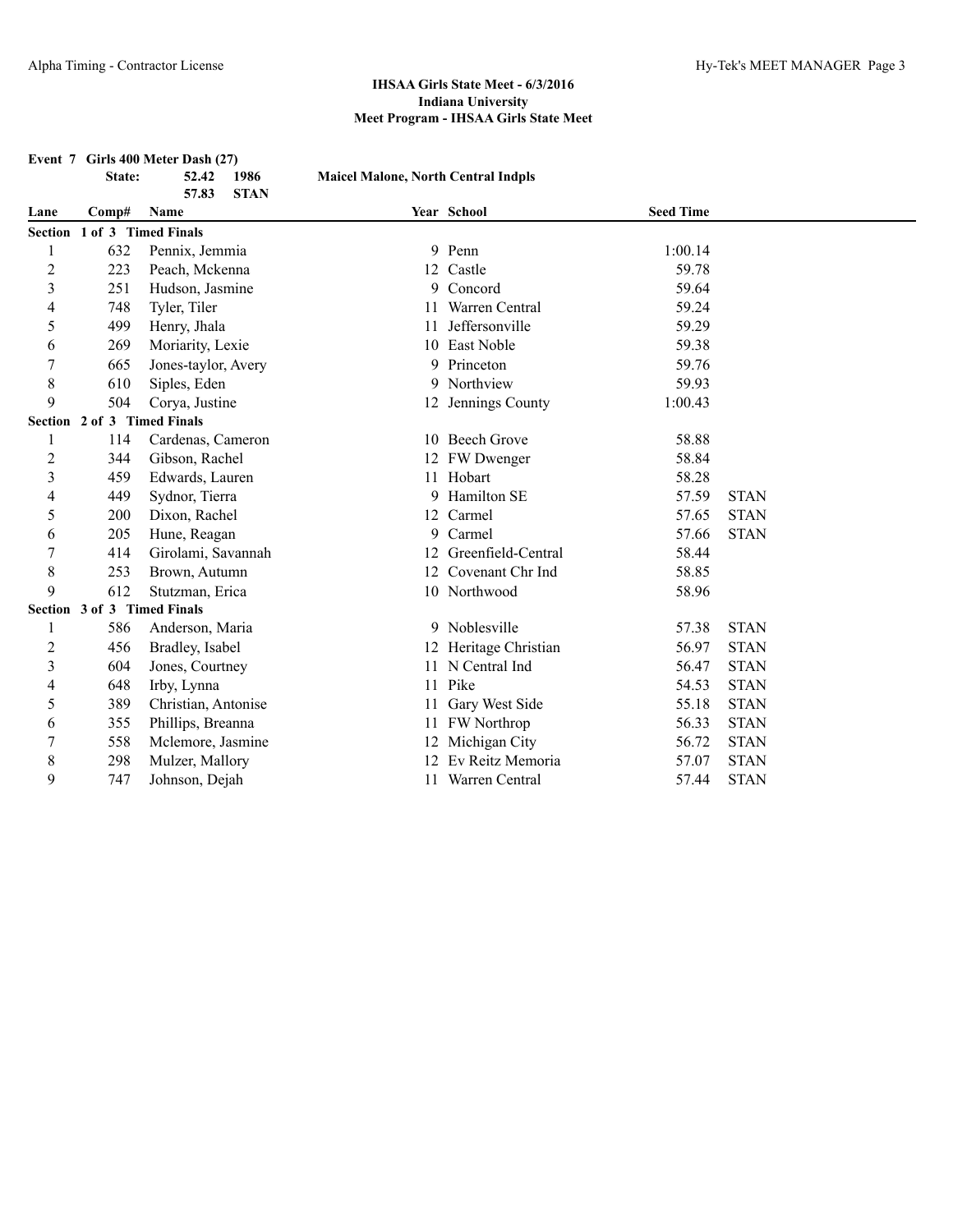**Event 9 Girls 800 Meter Run (27) State: 2:07.91 2011 Brittany Neeley, Eastern Greentown 2:16.01 STAN Lane Comp# Name Year School Seed Time Section 1 of 2 Timed Finals** 3-1A 172 Willem, Kyerra 10 Boonville 2:18.56

| $6-1B$  | 219                         | Hathaway, Megan          | 9  | Carroll FW            | 2:18.93 |             |  |
|---------|-----------------------------|--------------------------|----|-----------------------|---------|-------------|--|
| $9-1C$  | 533                         | Dean, Grace              |    | 9 Lawrence North      | 2:19.70 |             |  |
| $12-1D$ | 154                         | Galuska, Toudora         |    | 10 Bloomington South  | 2:21.02 |             |  |
| $1-2A$  | 804                         | Ellis, Angelina          | 11 | Zionsville            | 2:18.34 |             |  |
| $4-2B$  | 679                         | Barker, Jenna            | 10 | Seton Catholic        | 2:18.70 |             |  |
| $7-2C$  | 103                         | Korte, Josey             | 11 | Angola                | 2:19.26 |             |  |
| $10-2D$ | 517                         | Vandersteeg, Sydney      |    | 11 Lake Central       | 2:20.74 |             |  |
| $13-2E$ | 725                         | Welker, Lindsay          | 12 | TH North Vigo         | 2:21.09 |             |  |
| $2-3A$  | 666                         | Wade, Bayley             |    | 11 Providence         | 2:18.44 |             |  |
| $5-3B$  | 329                         | Barba, Faith             |    | 10 Floyd Central      | 2:18.78 |             |  |
| $8-3C$  | 541                         | James, Annalise          |    | 9 Lowell              | 2:19.41 |             |  |
| $11-3D$ | 236                         | Steward, Alisha          |    | 12 Clay City          | 2:20.81 |             |  |
|         | Section 2 of 2 Timed Finals |                          |    |                       |         |             |  |
| $3-1A$  | 794                         | Leahy, Devon             | 12 | Westfield             | 2:15.06 | <b>STAN</b> |  |
| $6-1B$  | 704                         | Sullivan, Erin           | 11 | Southport             | 2:15.76 | <b>STAN</b> |  |
| $9-1C$  | 470                         | Walther, Grace           |    | 12 Homestead          | 2:16.97 |             |  |
| $12-1D$ | 198                         | Dalton, Maddie           |    | 10 Carmel             | 2:18.08 |             |  |
| $1-2A$  | 657                         | Kiser, Madison           |    | 11 Pioneer            | 2:13.89 | <b>STAN</b> |  |
| $4-2B$  | 109                         | Nicholson, Taylor        |    | 11 Avon               | 2:15.07 | <b>STAN</b> |  |
| $7-2C$  | 630                         | Macleod, Ashleigh        | 11 | Penn                  | 2:15.86 | <b>STAN</b> |  |
| $10-2D$ | 731                         | Sprinkles, Jessica       |    | 12 Tipton             | 2:17.79 |             |  |
| $13-2E$ | 411                         | Cook, Sydney             | 10 | Greenfield-Central    | 2:18.17 |             |  |
| $2-3A$  | 457                         | Pinkston, Joely          |    | 12 Heritage Christian | 2:14.82 | <b>STAN</b> |  |
| $5-3B$  | 384                         | Talhelm, Brooke          |    | Franklin Central      | 2:15.38 | <b>STAN</b> |  |
| $8-3C$  | 734                         | Kneadler, Peyton         |    | 12 Twin Lakes         | 2:16.81 |             |  |
| $11-3D$ | 506                         | Cavinder, Catherine      |    | 9 Kankakee Valley     | 2:17.83 |             |  |
| $14-3E$ | 594                         | Sharples-Gordon, Susanna |    | 11 Noblesville        | 2:18.18 |             |  |
|         |                             |                          |    |                       |         |             |  |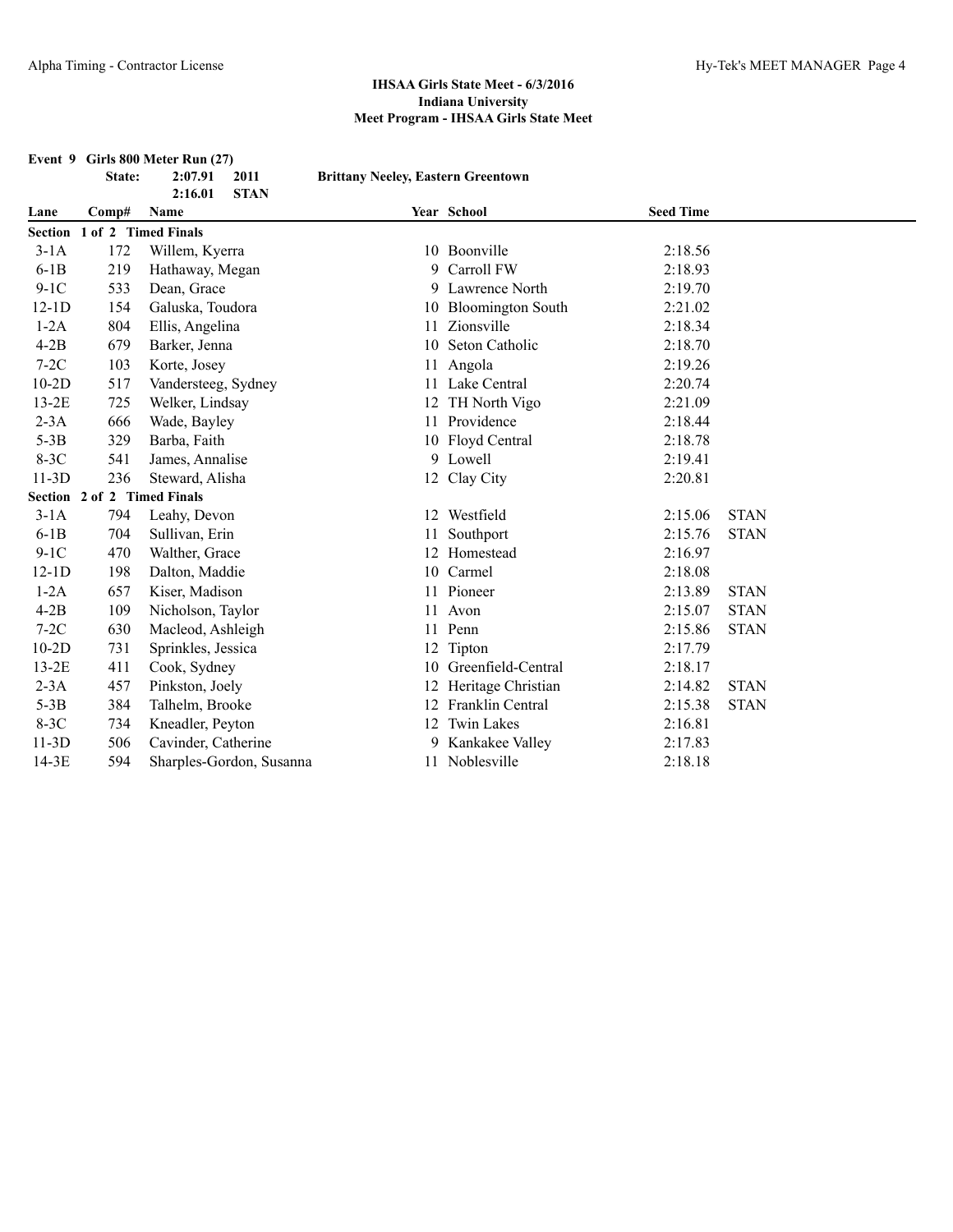|           | State:                      | 2011<br>4:43.46<br>5:00.59<br><b>STAN</b> | <b>Waverly Neer, Culver Acade</b> |                          |                  |             |  |
|-----------|-----------------------------|-------------------------------------------|-----------------------------------|--------------------------|------------------|-------------|--|
| Lane      | Comp#                       | Name                                      |                                   | Year School              | <b>Seed Time</b> |             |  |
|           | Section 1 of 1 Timed Finals |                                           |                                   |                          |                  |             |  |
| $2-1A$    | 109                         | Nicholson, Taylor                         |                                   | 11 Avon                  | 4:54.07          | <b>STAN</b> |  |
| $5-1B$    | 773                         | Johnson, Lauren                           |                                   | 12 West Lafayette        | 4:57.29          | <b>STAN</b> |  |
| $8-1C$    | 410                         | Wilson, Emma                              | 9                                 | Greencastle              | 5:05.16          |             |  |
| $11-1D$   | 544                         | Bedke, Rae                                | 11                                | Manchester               | 5:06.41          |             |  |
| $14-1E$   | 753                         | Beckham, Mia                              | 10                                | Warsaw Community         | 5:09.11          |             |  |
| $17-1F$   | 662                         | Ball, Kyra                                |                                   | 12 Portage               | 5:10.95          |             |  |
| $20-1G$   | 166                         | Barker, Haley                             |                                   | 10 Boonville             | 5:12.57          |             |  |
| $23-1H$   | 186                         | Modrall, Katherine                        | 10                                | <b>Brebeuf Jesuit</b>    | 5:15.85          |             |  |
| $26-11$   | 225                         | Clark, Valerie                            | 11                                | Center Grove             | 5:23.14          |             |  |
| $1-2A$    | 470                         | Walther, Grace                            | 12                                | Homestead                | 4:53.09          | <b>STAN</b> |  |
| $4-2B$    | 473                         | Stoffel, Hannah                           | 12                                | Huntington North         | 4:54.88          | <b>STAN</b> |  |
| $7-2C$    | 195                         | Anderson, Rachel                          | 11                                | Carmel                   | 5:05.00          |             |  |
| $10-2D$   | 735                         | Ferngren, Logan                           | 10                                | Valparaiso               | 5:05.26          |             |  |
| $13-2E$   | 495                         | Free, Katherine                           | 12                                | Cathedral                | 5:08.82          |             |  |
| $16-2F$   | 563                         | Duvall, Jessica                           | 12                                | Mishawaka                | 5:10.81          |             |  |
| $19-2G$   | 291                         | McDurmon, Grace                           |                                   | 10 Ev Mater Dei          | 5:12.37          |             |  |
| $22-2H$   | 727                         | Zeck, Devon                               | 11                                | TH North Vigo            | 5:15.34          |             |  |
| $25 - 21$ | 137                         | Saccone, Grace                            | 9                                 | <b>Bloomington North</b> | 5:18.77          |             |  |
| $3-3A$    | 103                         | Korte, Josey                              | 11                                | Angola                   | 4:54.24          | <b>STAN</b> |  |
| $6-3B$    | 432                         | Slamkowski, Megan                         | 11                                | Guerin Catholic          | 5:04.56          |             |  |
| $9-3C$    | 592                         | Little, Abigail                           |                                   | 10 Noblesville           | 5:05.23          |             |  |
| $12-3D$   | 218                         | Green, Abigail                            | 09                                | Carroll FW               | 5:07.31          |             |  |
| $15-3E$   | 513                         | Hunsley, Sarah                            | 11                                | Lake Central             | 5:09.45          |             |  |
| $18-3F$   | 113                         | Graber, Natalie                           | 10                                | <b>Barr Reeve</b>        | 5:11.56          |             |  |
| $21-3G$   | 751                         | Wells, Jamie                              | 10                                | Warren Central           | 5:12.83          |             |  |
| 24-3H     | 244                         | Lax, Sierra                               | 12                                | Columbus North           | 5:15.97          |             |  |
| $27 - 31$ | 491                         | Blake, Kendall                            | 11                                | <b>Cardinal Ritter</b>   | 5:24.31          |             |  |

# **Event 5 Girls 1600 Meter Run (27)**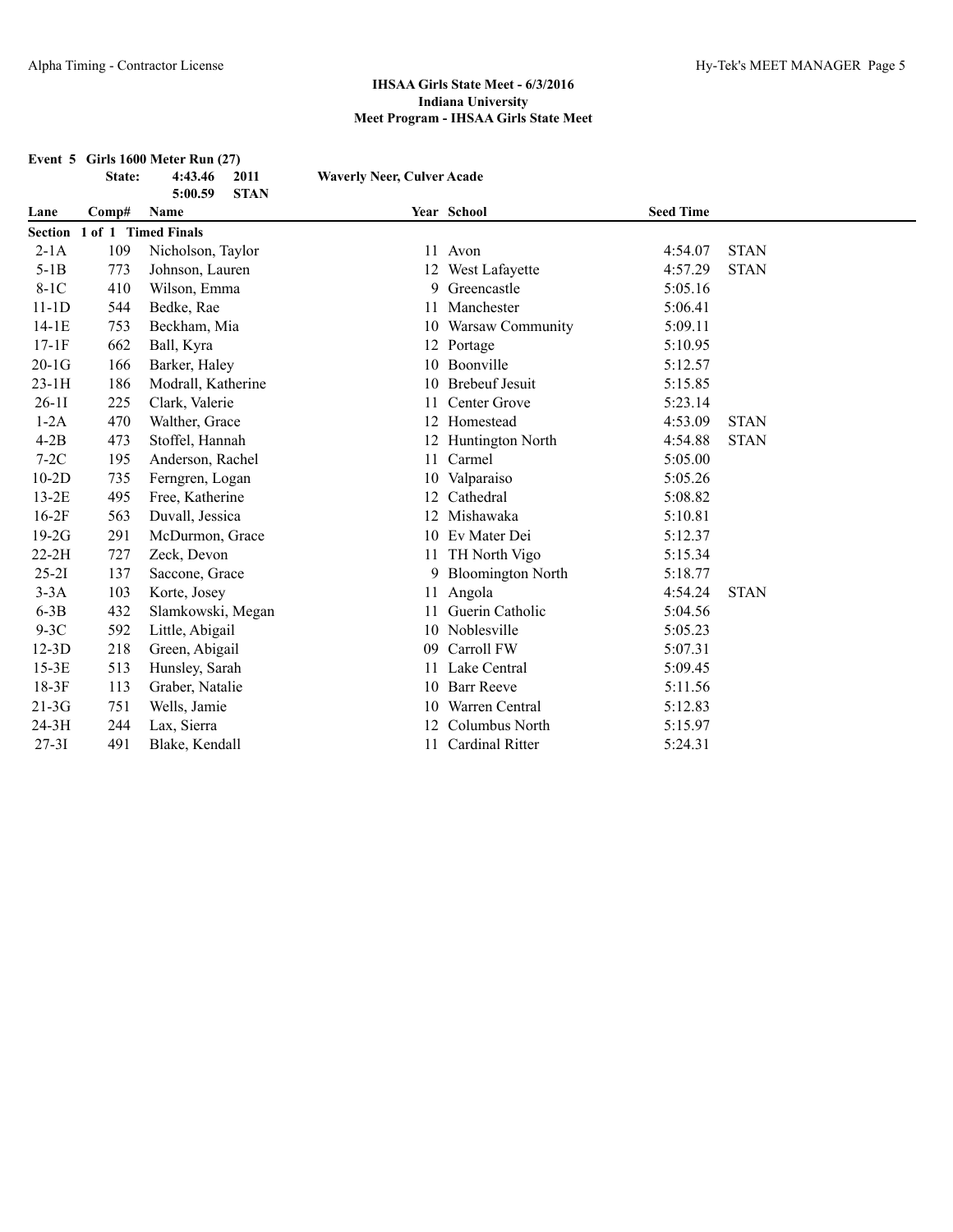|           |                             | Event 10 Girls 3200 Meter Run (27) |                        |                          |                  |             |
|-----------|-----------------------------|------------------------------------|------------------------|--------------------------|------------------|-------------|
|           | State:                      | 10:11.20<br>2015                   | Anna Rohrer, Mishawaka |                          |                  |             |
|           |                             | 10:58.00<br><b>STAN</b>            |                        |                          |                  |             |
| Lane      | Comp#                       | Name                               |                        | Year School              | <b>Seed Time</b> |             |
|           | Section 1 of 1 Timed Finals |                                    |                        |                          |                  |             |
| $2-1A$    | 473                         | Stoffel, Hannah                    |                        | 12 Huntington North      | 10:46.53         | <b>STAN</b> |
| $5-1B$    | 410                         | Wilson, Emma                       | 9                      | Greencastle              | 10:50.55         | <b>STAN</b> |
| $8-1C$    | 615                         | Buck, Alex                         |                        | 12 Pendleton Heights     | 10:56.93         | <b>STAN</b> |
| $11-1D$   | 435                         | Black, Lulu                        |                        | 9 Hamilton SE            | 11:03.67         |             |
| $14-1E$   | 753                         | Beckham, Mia                       |                        | 10 Warsaw Community      | 11:10.05         |             |
| $17-1F$   | 235                         | Cavanaugh, McKenna                 | 9                      | Christian Acad           | 11:12.58         |             |
| $20-1G$   | 142                         | Williams, Grace                    | 10                     | <b>Bloomington North</b> | 11:20.79         |             |
| $23-1H$   | 421                         | Pake, Shelby                       |                        | 12 Greensburg            | 11:33.53         |             |
| $26-11$   | 494                         | Flood, Ellen                       |                        | 12 Cathedral             | 11:48.89         |             |
| $1-2A$    | 203                         | Geisler, Christina                 | 11                     | Carmel                   | 10:43.90         | <b>STAN</b> |
| $4-2B$    | 209                         | Morozov, Stacy                     |                        | 12 Carmel                | 10:47.83         | <b>STAN</b> |
| $7-2C$    | 215                         | Fruchey, Madison                   |                        | 12 Carroll FW            | 10:55.05         | <b>STAN</b> |
| $10-2D$   | 773                         | Johnson, Lauren                    |                        | 12 West Lafayette        | 11:02.10         |             |
| $13-2E$   | 524                         | Riehle, Shelby                     |                        | 9 LaPorte                | 11:08.51         |             |
| $16-2F$   | 540                         | Boyer, Jordyn                      |                        | 9 Lowell                 | 11:11.40         |             |
| $19-2G$   | 132                         | Workman, Alli                      |                        | 12 Bloomfield            | 11:16.22         |             |
| $22-2H$   | 243                         | Brougher, Rachel                   |                        | 11 Columbus North        | 11:32.92         |             |
| $25-21$   | 422                         | Dalton, Alexandra                  | 11                     | Greenwood Christ         | 11:40.58         |             |
| $3-3A$    | 206                         | Leinheiser, Sarah                  |                        | 11 Carmel                | 10:47.25         | <b>STAN</b> |
| $6-3B$    | 266                         | Schwartz, Tyler                    |                        | 10 Dekalb                | 10:54.65         | <b>STAN</b> |
| $9-3C$    | 115                         | Beery, Bailey                      |                        | 12 Bellmont              | 10:59.39         |             |
| $12-3D$   | 544                         | Bedke, Rae                         | 11                     | Manchester               | 11:07.93         |             |
| 15-3E     | 625                         | Frank, Lauren                      |                        | 10 Penn                  | 11:10.08         |             |
| $18-3F$   | 737                         | Tonne, Alena                       |                        | 12 Valparaiso            | 11:14.28         |             |
| $21-3G$   | 336                         | Manning, Kassidy                   |                        | 12 Floyd Central         | 11:24.94         |             |
| $24-3H$   | 649                         | Lampert, Allison                   |                        | 11 Pike                  | 11:34.22         |             |
| $27 - 31$ | 338                         | Paul, Morgan                       |                        | 11 Floyd Central         | 12:05.90         |             |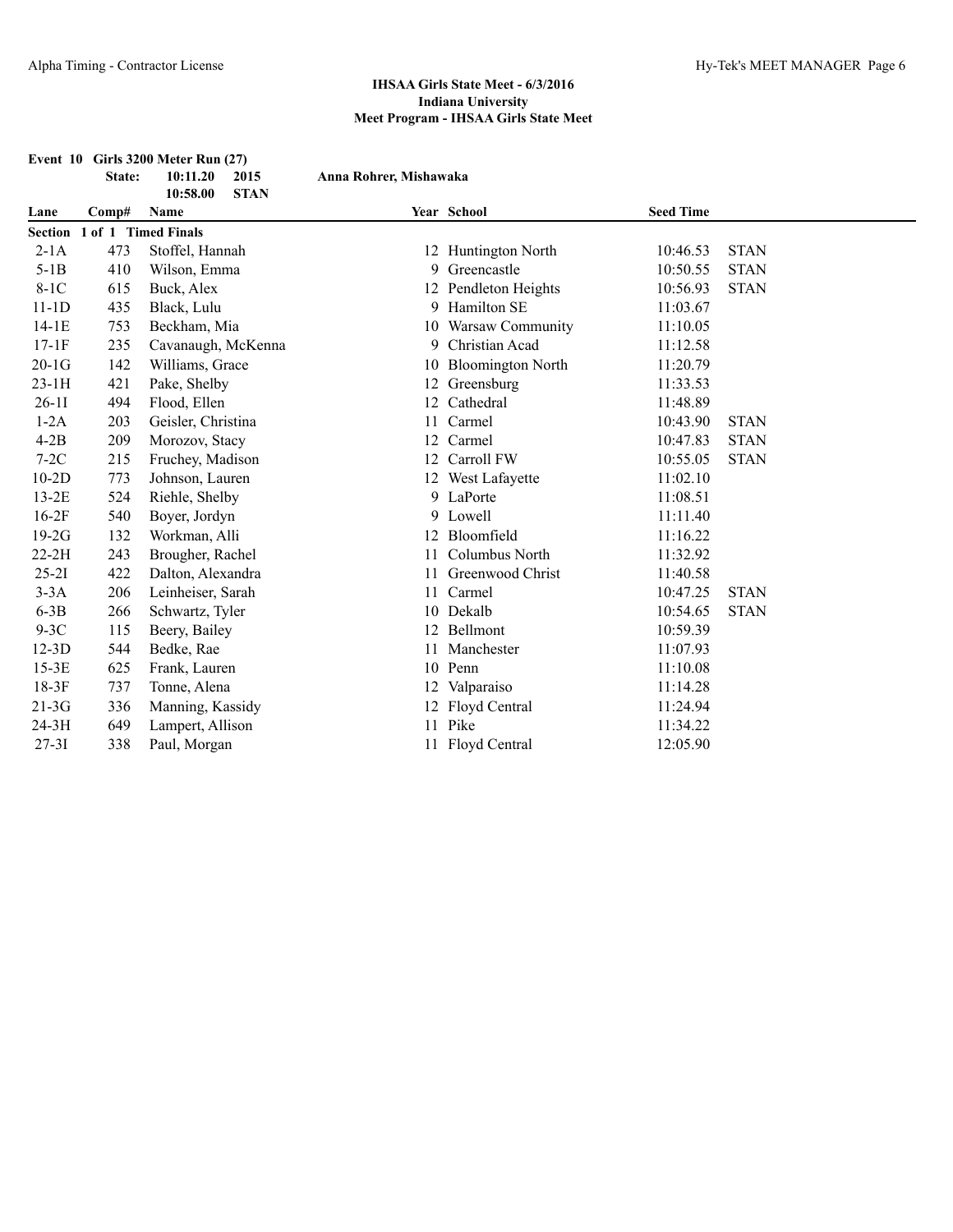#### **Event 3 Girls 100 Meter Hurdles (27)**

**9 Advance: Top 2 Each Heat plus Next 3 Best Times**

**14.97 STAN**

**State: 13.95 2005 Vanneisha Ivy, Muncie Central**

| Lane                    | Comp#               |     | <b>Name</b>           |    | Year School           | <b>Seed Time</b> |             |
|-------------------------|---------------------|-----|-----------------------|----|-----------------------|------------------|-------------|
|                         | Heat 1 of 3 Prelims |     |                       |    |                       |                  |             |
| 1                       |                     | 669 | Waggoner, Grace       |    | 9 Vincennes Rivet     | 16.18            |             |
| $\overline{c}$          |                     | 496 | Jordan, Cienna        |    | 12 Cathedral          | 15.53            |             |
| 3                       |                     | 227 | Bell, Desiree         |    | 12 Chesterton         | 15.27            |             |
| 4                       |                     | 611 | Hershberger, Riley    |    | 9 Northwood           | 14.96            | <b>STAN</b> |
| 5                       |                     | 746 | Jackson, Kayland      | 11 | Warren Central        | 14.32            | <b>STAN</b> |
| 6                       |                     | 308 | Miller, Jessica       |    | 12 Fairfield          | 15.06            |             |
| $\overline{7}$          |                     | 131 | Schluttenhofer, Kayla | 11 | <b>Benton Central</b> | 15.33            |             |
| 8                       |                     | 569 | Barnes, Aaliyah       |    | 10 Muncie Central     | 15.54            |             |
| 9                       |                     | 292 | Leary, Ariah          |    | 11 Evansville North   | 16.22            |             |
|                         | Heat 2 of 3 Prelims |     |                       |    |                       |                  |             |
| 1                       |                     | 709 | Reynolds, Caitlyn     | 9. | <b>Springs Valley</b> | 15.95            |             |
| $\overline{c}$          |                     | 443 | Mackenzie, Mia        |    | 10 Hamilton SE        | 15.51            |             |
| 3                       |                     | 373 | Phillips, Aniese      |    | 10 Fort Wayne Wayne   | 15.13            |             |
| 4                       |                     | 355 | Phillips, Breanna     |    | 11 FW Northrop        | 14.78            | <b>STAN</b> |
| 5                       |                     | 258 | LaCosse, Kristen      | 11 | Crown Point           | 14.46            | <b>STAN</b> |
| 6                       |                     | 136 | Heeb, Gracie          |    | 12 Bloomington North  | 15.11            |             |
| 7                       |                     | 741 | Batts, Kennedy        | 10 | Warren Central        | 15.27            |             |
| 8                       |                     | 512 | Heuberger, Sarah      |    | 12 Lake Central       | 15.59            |             |
| 9                       |                     | 728 | Gronbech, Laura       |    | 12 TH South Vigo      | 16.47            |             |
|                         | Heat 3 of 3 Prelims |     |                       |    |                       |                  |             |
|                         |                     | 226 | Goines, Hailey        |    | 10 Center Grove       | 15.66            |             |
| $\overline{c}$          |                     | 474 | Toney, Tessa          |    | 12 Arsenal Tech       | 15.42            |             |
| $\overline{\mathbf{3}}$ |                     | 583 | Turner, Nakita        |    | 10 New Haven          | 15.15            |             |
| 4                       |                     | 370 | Green, JeBria         |    | 12 Fort Wayne Wayne   | 14.69            | <b>STAN</b> |
| 5                       |                     | 683 | Fair, Tajaa           |    | 12 South Bend Adams   | 14.52            | <b>STAN</b> |
| 6                       |                     | 507 | Jungels, Jenna        |    | 12 Kankakee Valley    | 15.20            |             |
| 7                       |                     | 682 | Wanner, Addie         |    | 10 South Adams        | 15.39            |             |
| 8                       |                     | 796 | Robertson, Emily      |    | Westfield             | 15.61            |             |
| 9                       |                     | 637 | Emmons, Payton        |    | 11 Perry Central      | 16.60            |             |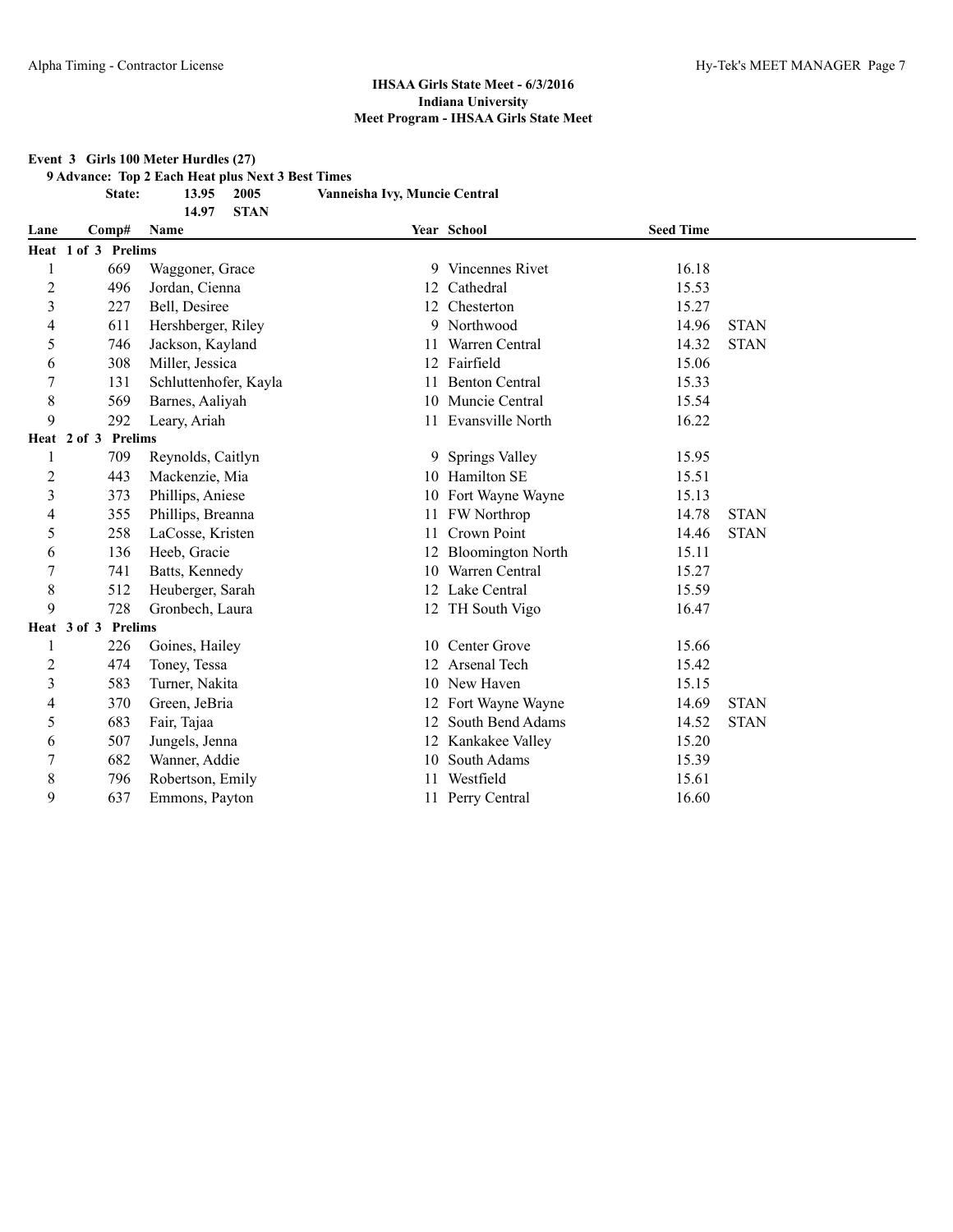|                |                             | Event 8 Girls 300 Meter Hurdles (27) |                                   |                         |                  |             |
|----------------|-----------------------------|--------------------------------------|-----------------------------------|-------------------------|------------------|-------------|
|                | State:                      | 41.36<br>2014                        | <b>Symone Black, FW Concordia</b> |                         |                  |             |
|                |                             | 45.11<br><b>STAN</b>                 |                                   |                         |                  |             |
| Lane           | Comp#                       | Name                                 |                                   | Year School             | <b>Seed Time</b> |             |
|                | Section 1 of 3 Timed Finals |                                      |                                   |                         |                  |             |
| $\mathbf{1}$   | 331                         | Cox, Carmen                          |                                   | 11 Floyd Central        | 47.51            |             |
| $\overline{c}$ | 782                         | Bowden, Alathia                      |                                   | 12 West Vigo            | 47.19            |             |
| 3              | 332                         | Cox, Corinne                         |                                   | 10 Floyd Central        | 46.77            |             |
| 4              | 512                         | Heuberger, Sarah                     |                                   | 12 Lake Central         | 46.27            |             |
| 5              | 528                         | Tuerff, Riley                        |                                   | 9 LaPorte               | 46.33            |             |
| 6              | 622                         | Darr, Megan                          |                                   | 11 Penn                 | 46.48            |             |
| 7              | 746                         | Jackson, Kayland                     |                                   | 11 Warren Central       | 47.13            |             |
| $\,$ 8 $\,$    | 581                         | Eze, Ucheoma                         |                                   | 12 New Albany           | 47.34            |             |
| 9              | 388                         | Parramore, Ally                      |                                   | 11 Franklin Community   | 47.74            |             |
|                |                             | Section 2 of 3 Timed Finals          |                                   |                         |                  |             |
| 1              | 741                         | Batts, Kennedy                       |                                   | 10 Warren Central       | 46.11            |             |
| $\overline{c}$ | 529                         | Jennings, Candace                    |                                   | 10 Lawrence Central     | 46.10            |             |
| 3              | 709                         | Reynolds, Caitlyn                    |                                   | 9 Springs Valley        | 45.98            |             |
| 4              | 802                         | Rapp, Hannah                         |                                   | 10 Yorktown             | 45.74            |             |
| 5              | 222                         | Wilkins, Carly                       |                                   | 12 Carroll FW           | 45.80            |             |
| 6              | 197                         | Cowen, Jessi                         |                                   | 11 Carmel               | 45.84            |             |
| $\overline{7}$ | 660                         | Woodford, Saige                      |                                   | 11 Plainfield           | 46.01            |             |
| $\,$ $\,$      | 611                         | Hershberger, Riley                   |                                   | 9 Northwood             | 46.10            |             |
| 9              | 507                         | Jungels, Jenna                       |                                   | 12 Kankakee Valley      | 46.22            |             |
|                | Section 3 of 3 Timed Finals |                                      |                                   |                         |                  |             |
| 1              | 353                         | Muhammad, Kyara                      |                                   | 11 FW Northrop          | 45.50            |             |
| $\overline{c}$ | 474                         | Toney, Tessa                         |                                   | 12 Arsenal Tech         | 45.08            | <b>STAN</b> |
| 3              | 810                         | Robinson, Ella                       |                                   | 9 Zionsville            | 44.83            | <b>STAN</b> |
| 4              | 261                         | Coy, Addison                         | 11                                | <b>Culver Academies</b> | 43.93            | <b>STAN</b> |
| 5              | 258                         | LaCosse, Kristen                     |                                   | 11 Crown Point          | 44.61            | <b>STAN</b> |
| 6              | 769                         | Deryn, Alex                          | 11                                | West Lafayette          | 44.80            | <b>STAN</b> |
| 7              | 136                         | Heeb, Gracie                         |                                   | 12 Bloomington North    | 45.03            | <b>STAN</b> |
| 8              | 443                         | Mackenzie, Mia                       |                                   | 10 Hamilton SE          | 45.16            |             |
| 9              | 365                         | Houston, KiMaya                      |                                   | 11 FW South Side        | 45.71            |             |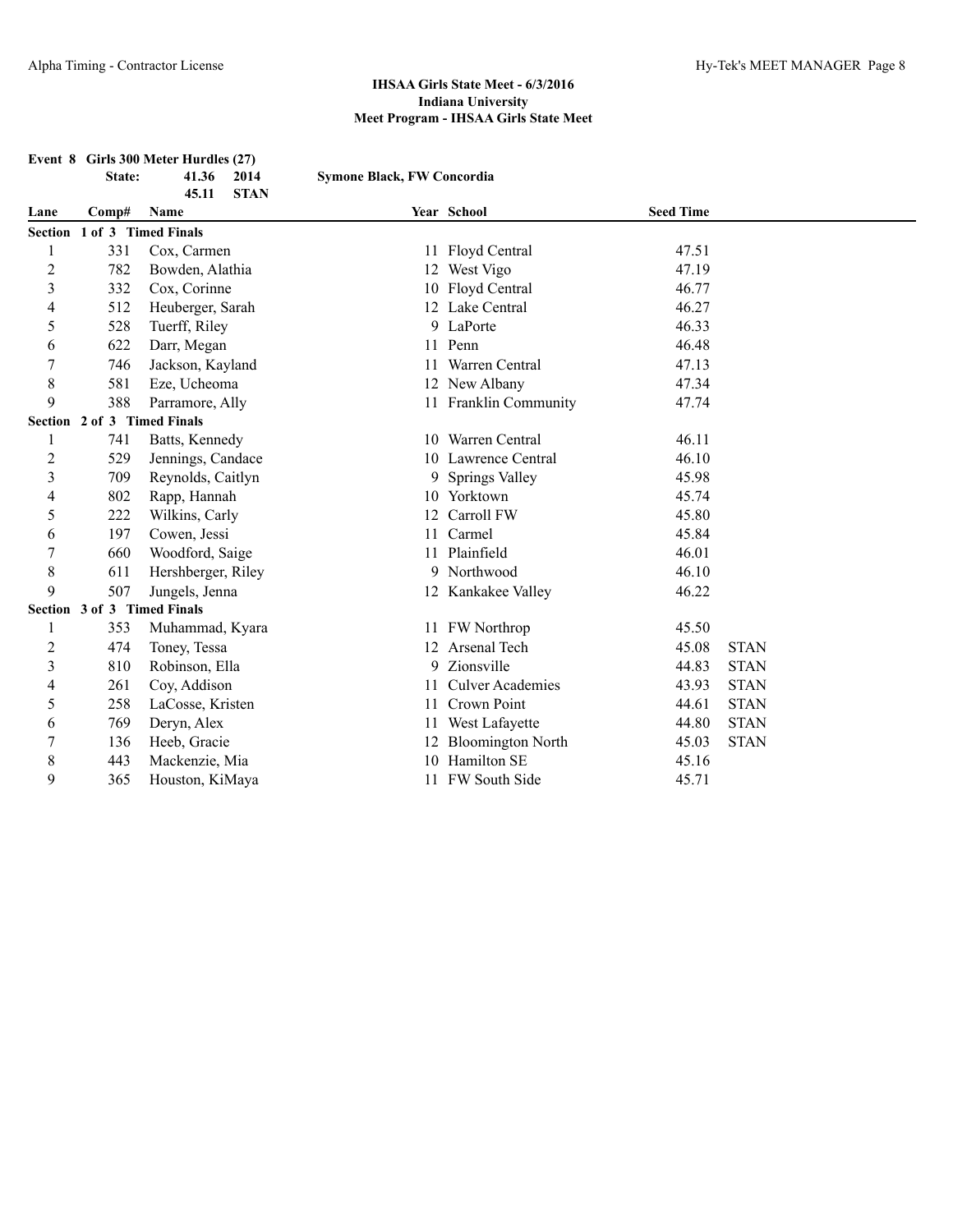|                | State:                | Event $6$ Girls $4x100$ Meter Relay (27)<br>45.75<br>2003 | <b>Ft Wayne Northrup</b>    |                              |                              |
|----------------|-----------------------|-----------------------------------------------------------|-----------------------------|------------------------------|------------------------------|
|                |                       |                                                           | Adams, Rox, Carr, Robinson  |                              |                              |
|                |                       | <b>STAN</b><br>48.46                                      |                             |                              |                              |
| Lane           | Comp#                 | <b>Team</b>                                               |                             | <b>Relay</b>                 | <b>Seed Time</b>             |
| <b>Section</b> |                       | 1 of 3 Timed Finals                                       |                             |                              |                              |
| 1              |                       | Evansville Harrison                                       |                             | $\mathbf{A}$                 | 50.75                        |
|                |                       | 1) 290 Warfield, Monique 10                               | 2) 285 Barker, Alexa 11     | 3) 286 Grose, Chelsea 12     | 4) 287 Hamilton, Averie 9    |
|                |                       | 5) 288 McGowan, Autumn 10                                 | 6) 289 Toney, Jordan 10     | 7) 284 Akamine, Miki 11      |                              |
| $\overline{c}$ |                       | Evansville Central                                        |                             | A                            | 50.59                        |
|                |                       | 1) 277 Coates, Jessica 11                                 | 2) 278 Dardeen, Alyssa 10   | 3) 280 Hodges, Errin 10      | 4) 279 Haywood, Hya 9        |
|                |                       | 5) 283 Williams, Maddie 9                                 |                             |                              |                              |
| 3              |                       | Springs Valley                                            |                             | $\boldsymbol{A}$             | 50.50                        |
|                |                       | 1) 708 Nelson, Alanna 10                                  | 2) 707 Munroe, Sherine 12   | 3) 709 Reynolds, Caitlyn 9   | 4) 706 Francis, Shenay 12    |
|                |                       | 5) 710 Roach, Bryanna 9                                   |                             |                              |                              |
| 4              |                       | Gary West Side                                            |                             | $\mathbf{A}$                 | 49.43                        |
|                |                       | 1) 390 Evans, Dana 11                                     | 2) 397 Williams, Najae 11   | 3) 392 Holloway, Amber 12    | 4) 394 Miller, Chynna 12     |
|                |                       | 5) 395 Parks, Michaela 11                                 | 6) 391 Hardy, Jasmyn 9      |                              |                              |
| 5              |                       | Homestead                                                 |                             | $\mathbf{A}$                 | 49.73                        |
|                |                       | 1) 462 Couch, Alyssa 10                                   | 2) 469 Torrez, Natalia 11   | 3) 463 Gealy, Kara 9         | 4) 464 LaBelle, Jordan 12    |
|                |                       | 5) 466 Royal, Saviannah 11                                | 6) 471 Wright, Cae'Sarae 12 | 7) 467 Smith, Claire 10      | 8) 465 Lee, Erica 12         |
| 6              |                       | Greenwood Community                                       |                             | $\overline{A}$               | 49.97                        |
|                |                       | 1) 425 Anderson, Hanna 10                                 | 2) 426 Harper, Tori 12      | 3) 428 McClarney, McKenzie 9 | 4) 430 Taft, Jae 12          |
|                |                       | 5) 427 Johnson, Janae 9                                   | 6) 424 Allen, Olivia 9      | 7) 429 Neely, Taylor 11      | 8) 423 Allen, Ashley 10      |
| 7              |                       | Roncalli                                                  |                             | A                            | 50.74                        |
|                |                       | 1) 673 Clarke, Morgan 11                                  | 2) 675 O'Connor, Kasey 9    | 3) 677 Saylor, Paige 11      | 4) 670 Asher, Josie 11       |
|                | 5) 671 Bauer, Anna 9  |                                                           | 6) 676 Richardson, Annie 12 | 7) 678 Schultheis, Carlie 9  | 8) 674 Lawrie, Anna Marie 11 |
| 8              |                       | Mt. Vernon (Posey)                                        |                             | A                            | 51.12                        |
|                |                       | 1) 564 Bourne, Courtney 9                                 | 2) 565 Bush, Savannah 11    | 3) 566 Cole, Cydney 10       | 4) 567 Green, Brooke 11      |
|                |                       | 5) 568 Underwood, Ashley 10                               |                             |                              |                              |
| 9              |                       | Terre Haute North Vigo                                    |                             | $\mathbf{A}$                 | 51.13                        |
|                |                       | 1) 726 Williams, Stephanie 11                             | 2) 711 Bullard, Hannah      | 3) 713 Clark, Jamesha        | 4) 724 Stigall, Keeliegh 12  |
|                | 5) 722 Saliji, Sara 9 |                                                           | 6) 723 Staub, Laurel 9      | 7) 718 Parks, Jaylyn 9       | 8) 715 Ellerbe, Keara 9      |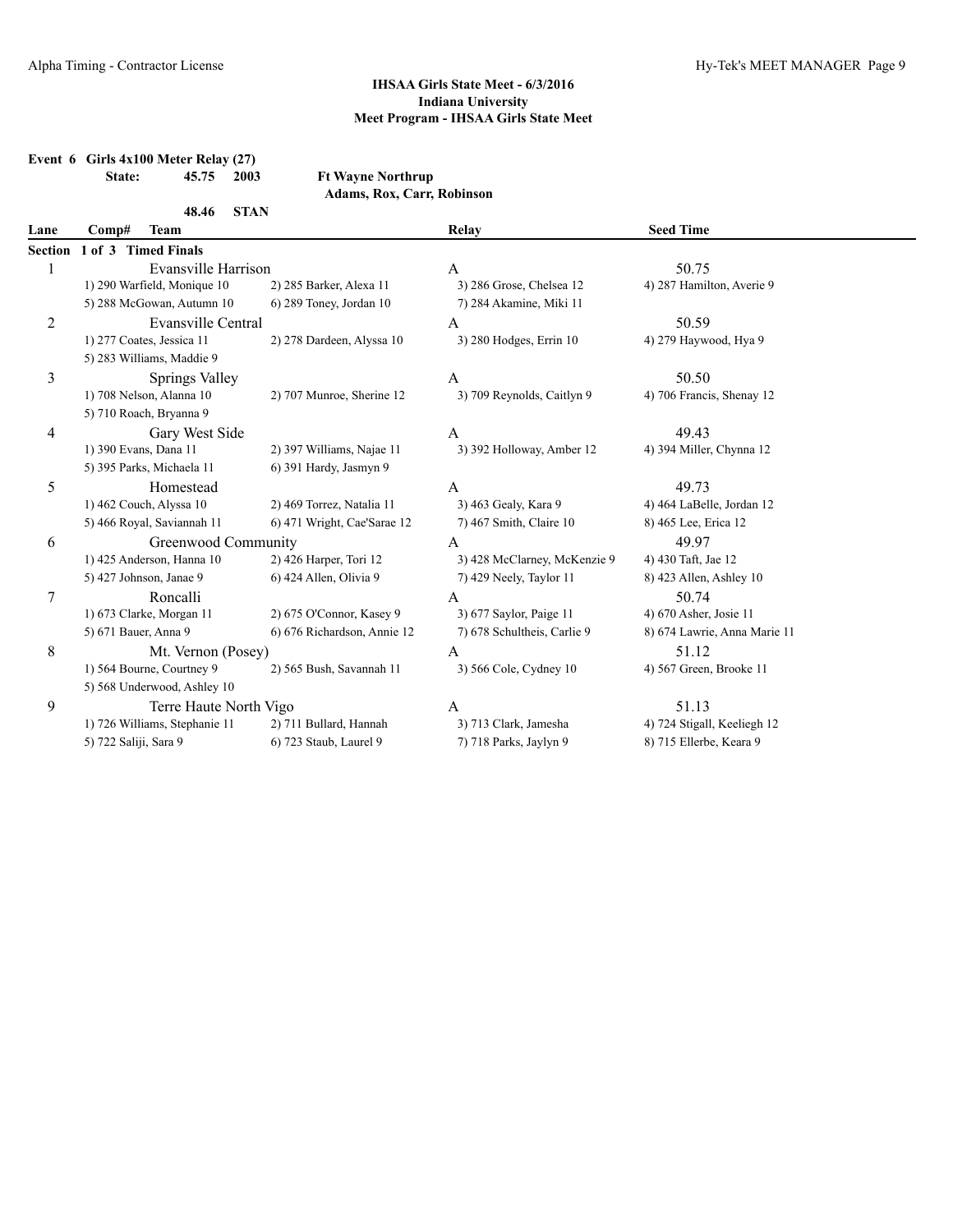# **Section 2 of 3 Timed Finals...(Event 6 Girls 4x100 Meter Relay (27))** 1 Fairfield **A** 49.20 1) 309 Miller, Riley 12 2) 310 Sceniak, Winifred 11 3) 304 Armbruster, Chloe 12 4) 308 Miller, Jessica 12 5) 307 Lau, Cierra 11 6) 305 Elledge, Olivia 9 2 Warsaw Community A 49.02 1) 755 Bellamy, Maygan 9 2) 752 Alexander, Samantha 12 3) 759 Curtis, Abbi 10 4) 766 Rich, Audrey 12 5) 760 Davis, Shunterra 10 6) 757 Clampitt, Maykayla 9  $\lambda$  Avon A 49.01 1) 104 Centers, Vanessa 10 2) 111 Shelton, Stacie 11 3) 112 Springer, Daija 9 4) 107 Mitchell, Diamond 11 5) 108 Murrell, Cori 10 6) 110 Schuster, Brianna 10 7) 105 Culbreath, AleJa 9 8) 106 Harvey, Jayden 9 4 Carmel A 48.77 1) 200 Dixon, Rachel 12 2) 202 Etgen, Cailyn 12 3) 204 Hawkins, Elle 11 4) 205 Hune, Reagan 9 5) 201 Eastes, Samantha 12 6) 207 Markley, Carly 10 7) 211 Upton, Josie 10 8) 212 Witt, Michelle 12 5 Westfield A 48.80 1) 792 Hubbard, Karen 12 2) 793 Knaus, Isabel 12 3) 795 Pronschinske, Rebecca 12 4) 799 Spears, Sydney 10 5) 790 Evans, Rianna 9 6) 791 Golliher, Sarah 11 7) 796 Robertson, Emily 11 8) 784 Ballard, Erianna 9 6 Bowman Academy A 48.94 1) 177 Scott, Tychina 11 2) 175 Davis, Emijah 10 3) 180 Williams, Jaylynne 9 4) 176 Joesph, Jayala 12 5) 173 Blackwell, Nya 11 6) 178 Smith, Asha 12 7) 179 Washington, Diamond 9 8) 174 Davis, Adari 9 7 Chesterton A 49.15 1) 227 Bell, Desiree 12 2) 229 Molnar, Brianna 10 3) 231 Tumbas, Emma 11 4) 233 Warren, Samantha 12 5) 228 Cade, Sarah 11 6) 232 Tumidalsky, Alexa 9 7) 230 Smith, Alex 10 8) 234 Wilson, Molly 12 8 Fort Wayne South Side A 49.26 1) 359 Andrews, Tracey 12 2) 360 Bennett, Robyn 9 3) 361 Derrick, Kiera 10 4) 362 Govan, Makilah 9 5) 363 Harvin, Aniya 9 6) 364 Hinton, Danielle 10 7) 366 Jackson, LeAundra 11 8) 367 Rise, Lontrice 12 9 Fort Wayne Wayne **A** 49.41 1) 368 Bieber, Kristin 11 2) 369 Chapman, Anah 9 3) 370 Green, JeBria 12 4) 371 Grubbs, Jada 10 5) 372 Mabson, Indigo 9 6) 373 Phillips, Aniese 10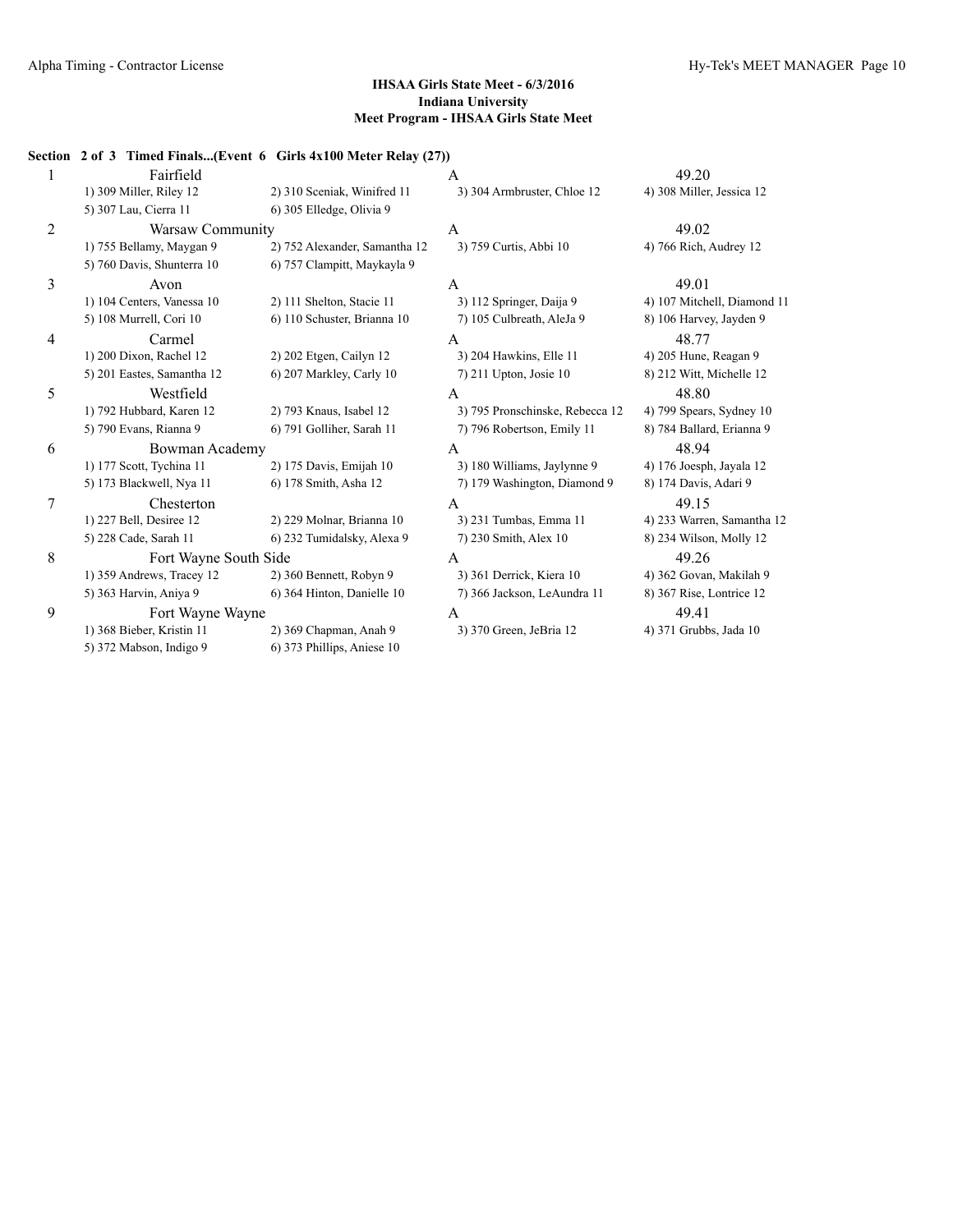#### **Section 3 of 3 Timed Finals...(Event 6 Girls 4x100 Meter Relay (27))**

|   | <b>Brebeuf Jesuit</b>          |                                | A                            | 48.50                        |
|---|--------------------------------|--------------------------------|------------------------------|------------------------------|
|   | 1) 188 Smith, Jordan 10        | 2) 181 Anderson, Yasmine 10    | 3) 185 McDuffie, Devin 12    | 4) 182 Ezell, Alex 9         |
|   | 5) 183 Gray, Taylor 9          | 6) 187 Sakai, Alex 10          | 7) 184 Killebrew, Semira 9   | 8) 189 Sublett, Jacquelyn 11 |
| 2 | Pike                           |                                | A                            | 48.19<br><b>STAN</b>         |
|   | 1) 644 Agnew, Terrizha 9       | 2) 652 Ross, Jailyn 9          | 3) 656 Wright, Mikayla 11    | 4) 645 Brown, Sandra 12      |
|   | 5) 654 Webster, Laniya 9       | 6) 650 Martin, Sydney 11       |                              |                              |
| 3 | Fishers                        |                                | A                            | <b>STAN</b><br>47.71         |
|   | 1) 311 Banks, Brooklyn 12      | 2) 312 Carver, Paris 11        | 3) 314 Crose, Kayla 11       | 4) 318 Harrison, Danielle 11 |
|   | 5) 317 Grace, Toni 10          | 6) 316 Garberding, Veronica 11 | 7) 321 Lewis, Lauren 12      | 8) 323 Noble, Arianna 11     |
| 4 | Warren Central                 |                                | A                            | 46.97<br><b>STAN</b>         |
|   | 1) 740 Baker, Ashley 11        | 2) 742 Byrdsong, Bryeana 12    | 3) 743 Covington, Mikeisha 9 | 4) 745 Hoosier, Prommyse 9   |
|   | 5) 741 Batts, Kennedy 10       | 6) 746 Jackson, Kayland 11     | 7) 747 Johnson, Dejah 11     | 8) 750 Webster, Dasia 12     |
| 5 | <b>Ben Davis</b>               |                                | A                            | 47.40<br><b>STAN</b>         |
|   | 1) 126 Jones, Di'Aira 10       | 2) 129 Woodson, Ravon 12       | 3) 123 Brown, Sheniya 10     | 4) 127 Simmons, Kyara 11     |
|   | 5) 125 Collier, Dajia 12       | 6) 124 Campbell, Ralen 11      |                              |                              |
| 6 | Hamilton Southeastern          |                                | $\mathsf{A}$                 | 47.61<br><b>STAN</b>         |
|   | 1) 437 Christopher, Camille 10 | 2) 436 Brooks-Edson, Jada 10   | 3) 443 Mackenzie, Mia 10     | 4) 445 McKinney, Deneen 12   |
|   | 5) 440 Jenkins, Alexa 12       | 6) 447 Perry, Angela 10        | 7) 448 Perry, Ashley 12      | 8) 449 Sydnor, Tierra 9      |
| 7 | North Central (Indianapolis)   |                                | $\mathsf{A}$                 | <b>STAN</b><br>48.40         |
|   | 1) 599 Carson, Jasmine 10      | 2) 607 Robinson, Alyssa 9      | 3) 606 Miles, Amani 11       | 4) 600 Flemings, Amoni 12    |
|   | 5) 604 Jones, Courtney 11      | 6) 602 Gibson, Raven 12        | 7) 603 Holland, Jada 11      | 8) 609 Stapleton, Dezi 10    |
| 8 | <b>Bloomington South</b>       |                                | $\mathsf{A}$                 | 48.54                        |
|   | 1) 159 Kao, Addy 10            | 2) 149 Cummings, Malieka 10    | 3) 146 Bomba, Cydney 12      | 4) 155 Grabowski, Megan 12   |
|   | 5) 151 Ehman, Emily 12         | 6) 157 Hendricks, Senna 10     | 7) 148 Coleman, Amanda 12    | 8) 165 Richards, Ellen 12    |
| 9 | South Bend Adams               |                                | A                            | 48.70                        |
|   | 1) 683 Fair, Tajaa 12          | 2) 687 Mittiga, Catherine 12   | 3) 690 Punch, Ashley 12      | 4) 685 Lottie, Jessiyah 11   |
|   | 5) 689 Perry, Amali 9          | 6) 684 Latender, Ryanna 9      | 7) 691 Smith, Terrianna 9    | 8) 692 Weatherspoon, Amia 10 |
|   |                                |                                |                              |                              |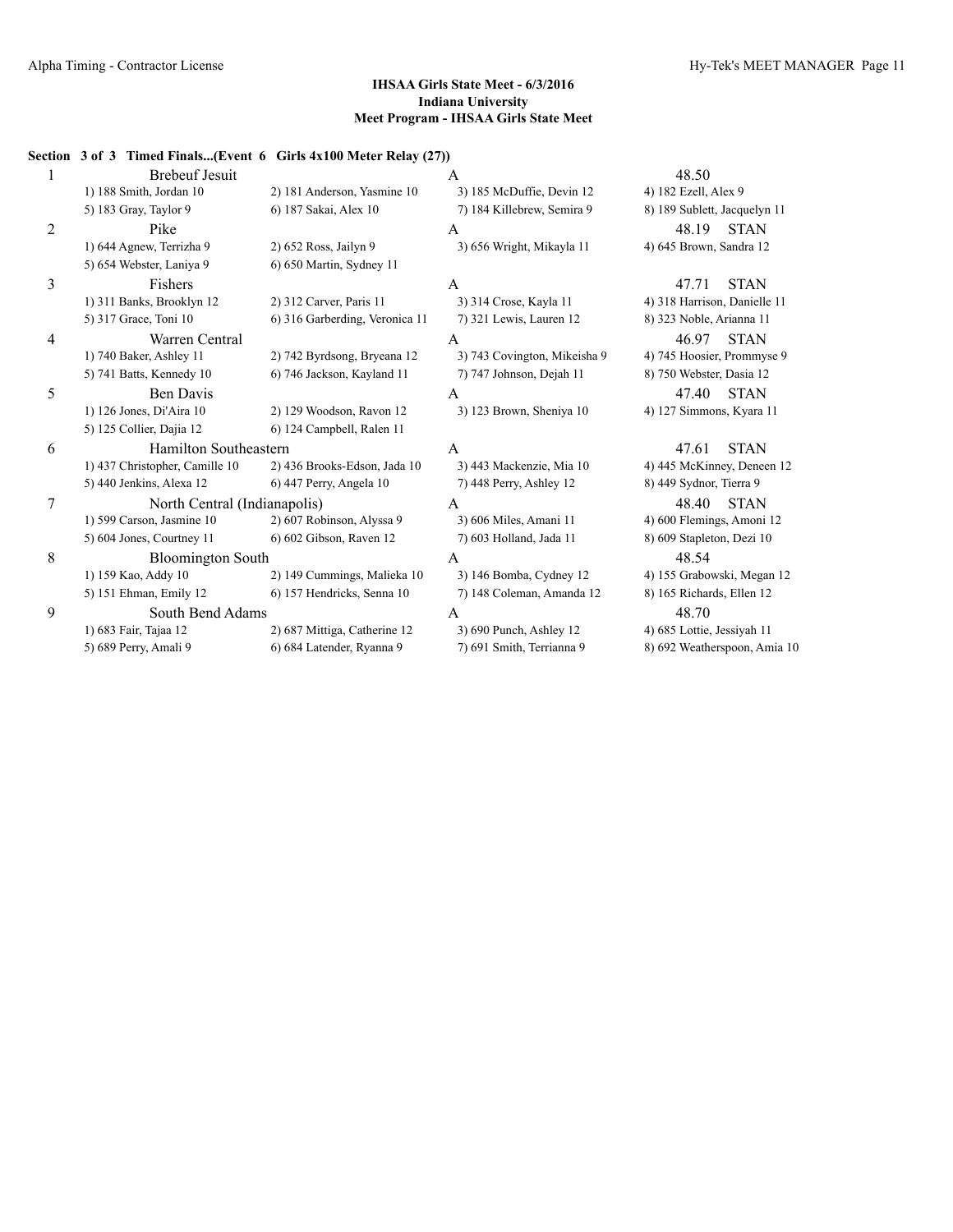**Event 11 Girls 4x400 Meter Relay (27)**

**State: 3:47.37 2011 Lawrence North, Law. North**

| 3:58.88 | <b>STAN</b> |
|---------|-------------|
|         |             |

|  |  |  | M Brooks, A Franklin, A Spencer, C Miller |  |
|--|--|--|-------------------------------------------|--|
|  |  |  |                                           |  |

| Lane | Comp#<br><b>Team</b>                                        |                             | <b>Relay</b>                 | <b>Seed Time</b>            |  |
|------|-------------------------------------------------------------|-----------------------------|------------------------------|-----------------------------|--|
|      | Section 1 of 3 Timed Finals                                 |                             |                              |                             |  |
| 1    | Jeffersonville                                              |                             | A                            | 4:06.77                     |  |
|      | 1) 500 Lacy, Hailey 12                                      | 2) 501 Tate, Callista 9     | 3) 502 Williams, Asia 12     | 4) 499 Henry, Jhala 11      |  |
|      | 5) 497 Clay, Evelynn 10                                     | 6) 498 Daugharty, Amirah 10 | 7) 503 Young, Kerrigan 12    |                             |  |
| 2    | Franklin Central                                            |                             | A                            | 4:05.56                     |  |
|      | 1) 377 Day, Madison 10                                      | 2) 378 Hoover, Kaylor 11    | 3) 382 Reedus, Jada 9        | 4) 384 Talhelm, Brooke 12   |  |
|      | 5) 381 Mitchell, Chessa 11                                  | 6) 379 Jackson, Adrienne 12 | 7) 383 Rush, Rachel 9        | 8) 380 Miller, Grace 9      |  |
| 3    | Floyd Central                                               |                             | A                            | 4:04.94                     |  |
|      | 1) 329 Barba, Faith 10                                      | 2) 332 Cox, Corinne 10      | 3) 331 Cox, Carmen 11        | 4) 334 Fifer, Zoe 10        |  |
|      | 5) 335 Fitzgerald, Gracie 11                                |                             |                              |                             |  |
| 4    | Greenfield-Central                                          |                             | $\mathbf{A}$                 | 4:03.16                     |  |
|      | 1) 411 Cook, Sydney 10                                      | 2) 413 Flora, Amanda 12     | 3) 414 Girolami, Savannah 12 | 4) 419 Polster, Mackenzie 9 |  |
|      | 5) 416 Helgason, Katie 11                                   | 6) 418 Loyal, Hayleigh 11   | 7) 412 Fletcher, Samara 12   | 8) 420 Sexton, Riley 10     |  |
| 5    | <b>Evansville Reitz Memorial</b>                            |                             | A                            | 4:03.38                     |  |
|      | 1) 296 Hooper, Ah'tahja 9                                   | 2) 298 Mulzer, Mallory 12   | 3) 300 Sievern, Claire 9     | 4) 303 Warren, Presley 10   |  |
|      | 5) 295 Felker, Seve 9                                       | 6) 293 Delancey, Rachel 9   | 7) 302 Tharp, Meg 11         | 8) 297 Kalna, Olivia 9      |  |
| 6    | Fort Wayne Bishop Dwenger                                   |                             | A                            | 4:04.32                     |  |
|      | 1) 342 Brelage, Abby 11                                     | 2) 344 Gibson, Rachel 12    | 3) 345 Newell, Stephanie 10  | 4) 343 Gerbers, Allison 10  |  |
|      | 5) 346 Weldon, Samantha 10                                  | 6) 347 Wilson, Vanessa 10   |                              |                             |  |
| 7    | Evansville Central                                          |                             | A                            | 4:06.45                     |  |
|      | 1) 276 Brown, Emma 10                                       | 2) 277 Coates, Jessica 11   | 3) 280 Hodges, Errin 10      | 4) 281 Lamberson, Kaleigh 9 |  |
|      | 5) 278 Dardeen, Alyssa 10                                   | 6) 279 Haywood, Hya 9       |                              |                             |  |
| 8    | <b>Bloomington South</b>                                    |                             | $\mathbf{A}$                 | 4:06.97                     |  |
|      | 1) 157 Hendricks, Senna 10                                  | 2) 146 Bomba, Cydney 12     | 3) 160 Lien, Camryn 11       | 4) 165 Richards, Ellen 12   |  |
|      | 5) 156 Gummere, Hope 9                                      | 6) 155 Grabowski, Megan 12  | 7) 145 Beathea, Sarah 10     | 8) 144 Abram, Breanna 12    |  |
| 9    | Greencastle                                                 |                             | А                            | 4:09.81                     |  |
|      | 1) 404 Lemier-Maurichitch, Rose 12 2) 409 White, Allison 12 |                             | 3) 406 Shuee, Bailey 9       | 4) 407 Stoffregen, Seelye 9 |  |
|      | 5) 405 Romer, Corrie 12                                     | 6) 408 Thomas, Erin 9       | 7) 403 Barker, Aubrey 9      | 8) 410 Wilson, Emma 9       |  |
|      |                                                             |                             |                              |                             |  |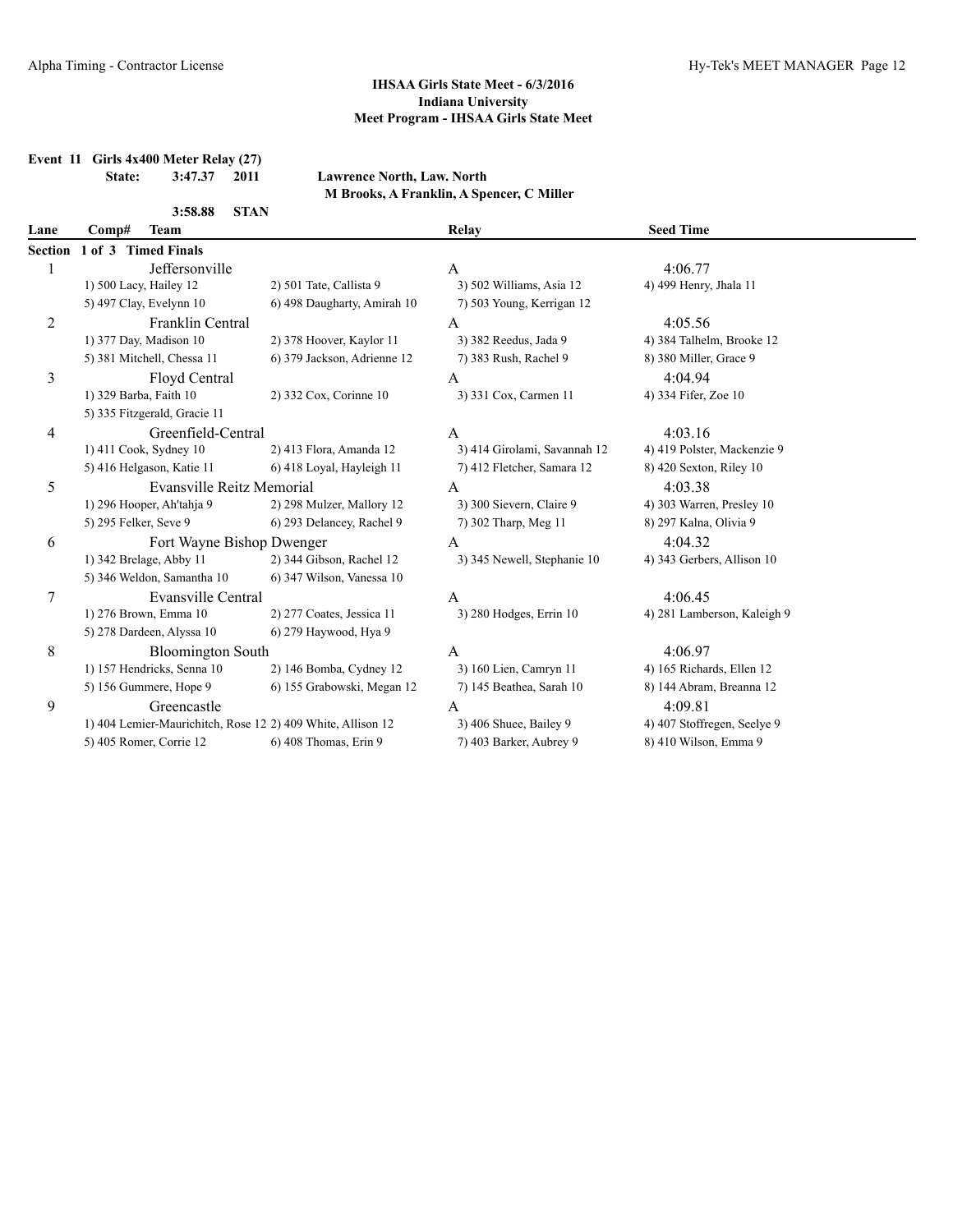# **Section 2 of 3 Timed Finals...(Event 11 Girls 4x400 Meter Relay (27))**

|   | South Bend Adams                |                                                            | $\mathsf{A}$                   | 4:01.15                        |
|---|---------------------------------|------------------------------------------------------------|--------------------------------|--------------------------------|
|   | 1) 687 Mittiga, Catherine 12    | 2) 685 Lottie, Jessiyah 11                                 | 3) 690 Punch, Ashley 12        | 4) 683 Fair, Tajaa 12          |
|   | 5) 688 Mwenifumbo, Joselyn 10   | 6) 686 Mihut, Aly 9                                        | 7) 691 Smith, Terrianna 9      |                                |
| 2 | Westfield                       |                                                            | A                              | 4:00.04                        |
|   | 1) 786 Brown, Gabby 11          | 2) 793 Knaus, Isabel 12                                    | 3) 794 Leahy, Devon 12         | 4) 796 Robertson, Emily 11     |
|   | 5) 795 Pronschinske, Rebecca 12 | 6) 792 Hubbard, Karen 12                                   | 7) 798 Smith, Madison 10       | 8) 799 Spears, Sydney 10       |
| 3 | Noblesville                     |                                                            | A                              | 3:59.98                        |
|   | 1) 586 Anderson, Maria 9        | 2) 589 Helsloot, Madie 12                                  | 3) 592 Little, Abigail 10      | 4) 597 Walter, Lillian         |
|   | 5) 588 Dombroski, Kat 11        | 6) 594 Sharples-Gordon, Susanna 11 7) 593 Perry, Hannah 11 |                                | 8) 590 Herman, Abby 11         |
| 4 | Warsaw Community                |                                                            | A                              | 3:58.58<br><b>STAN</b>         |
|   | 1) 755 Bellamy, Maygan 9        | 2) 754 Beckham, Remi 9                                     | 3) 752 Alexander, Samantha 12  | 4) 766 Rich, Audrey 12         |
|   | 5) 763 Kehler, Caitlin 9        | 6) 765 Rhodes, Brooke 12                                   | 7) 761 Dawson, Hannah 12       | 8) 767 Sanchez Viljil, Angie 9 |
| 5 | Crown Point                     |                                                            | $\mathsf{A}$                   | 3:58.87<br><b>STAN</b>         |
|   | 1) 254 Casbon, Kate 12          | 2) 260 Wahlberg, Alyex 11                                  | 3) 256 Grady, Paytn 10         | 4) 258 LaCosse, Kristen 11     |
|   | 5) 259 Macintyre, Kirsten 9     | 6) 255 Darnell, Chloe 11                                   |                                |                                |
| 6 | Gary West Side                  |                                                            | A                              | 3:59.88                        |
|   | 1) 393 Kirskey, Heaven 12       | 2) 397 Williams, Najae 11                                  | 3) 394 Miller, Chynna 12       | 4) 389 Christian, Antonise 11  |
|   | 5) 396 Taylor, Kayla 11         | 6) 395 Parks, Michaela 11                                  |                                |                                |
| 7 | Hamilton Southeastern           |                                                            | A                              | 4:01.00                        |
|   | 1) 433 Andritsch, Grace 12      | 2) 444 Mager, Ashley 12                                    | 3) 449 Sydnor, Tierra 9        | 4) 434 Bippus, Sabrina 11      |
|   | 5) 448 Perry, Ashley 12         | 6) 450 Weldy, Kaitlyn 9                                    | 7) 437 Christopher, Camille 10 | 8) 439 Jacquay, Savannah 12    |
| 8 | Penn                            |                                                            | A                              | 4:01.65                        |
|   | 1) 632 Pennix, Jemmia 9         | 2) 630 Macleod, Ashleigh 11                                | 3) 636 Woods, Mikaylah 12      | 4) 631 Mott, Elli 11           |
|   | 5) 624 Enygart, Bre 10          | 6) 621 Daggy, Emma 11                                      | 7) 635 Spring, Dani 10         | 8) 623 Daugherty, Lorena 11    |
| 9 | Michigan City                   |                                                            | A                              | 4:01.99                        |
|   | 1) 558 Mclemore, Jasmine 12     | 2) 557 McLemore, Asia 10                                   | 3) 561 Pomeroy, Alexandra 9    | 4) 560 Mussa, Alexis 10        |
|   | 5) 559 Miller, Shellaya 10      | 6) 556 Davis, Mariam 10                                    | 7) 555 Biggers, Alexis 11      | 8) 562 Ridle, Rashauna 12      |
|   |                                 |                                                            |                                |                                |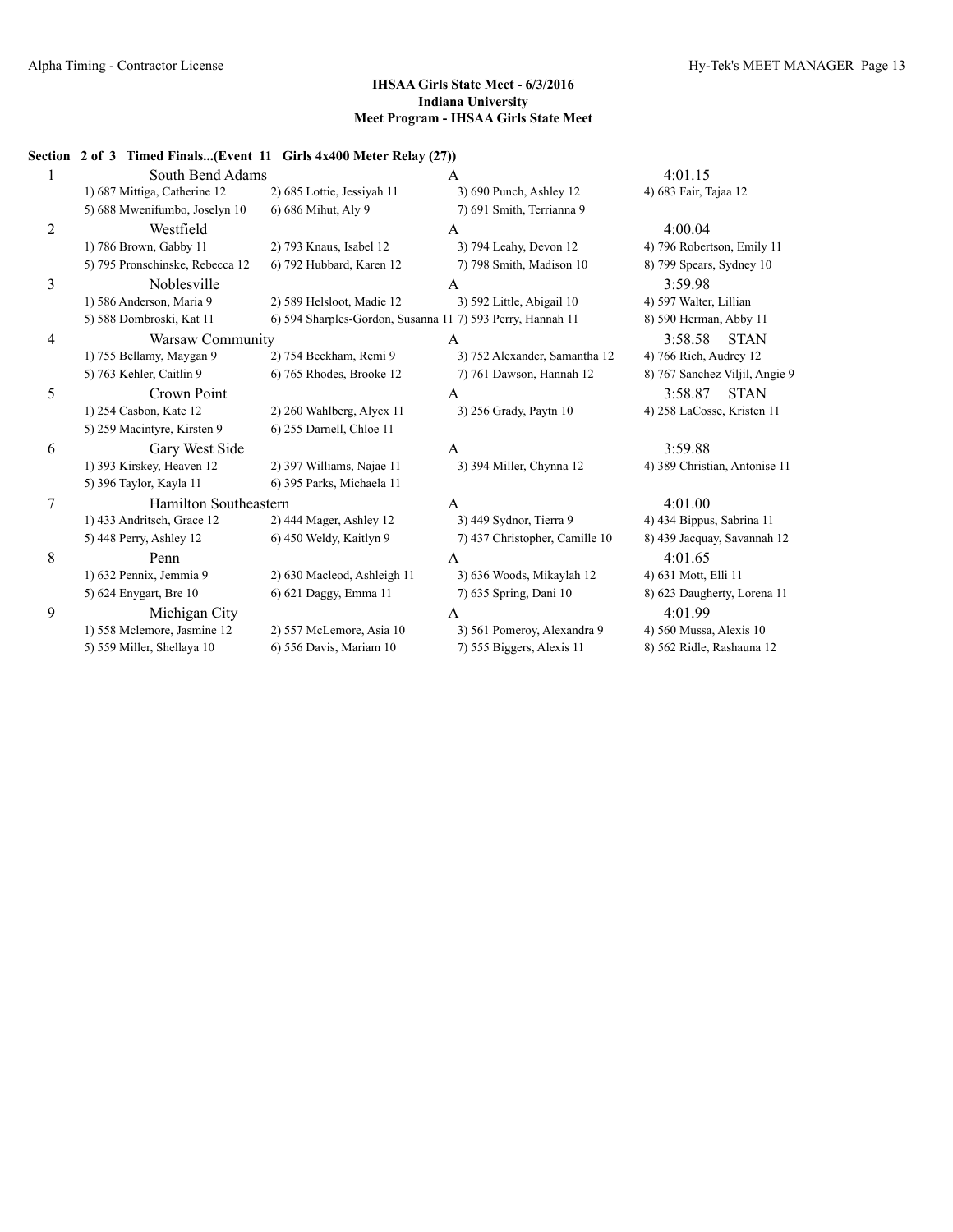3:57.89 STAN

#### **IHSAA Girls State Meet - 6/3/2016 Indiana University Meet Program - IHSAA Girls State Meet**

#### **Section 3 of 3 Timed Finals...(Event 11 Girls 4x400 Meter Relay (27))**

| 1              | Indianapolis Bishop Chatard  |                                                              | $\mathbf{A}$                 | 3:57.89<br><b>STAN</b>       |
|----------------|------------------------------|--------------------------------------------------------------|------------------------------|------------------------------|
|                | 1) 477 Chapman, Erin 12      | 2) 475 Barnes, Beth 9                                        | 3) 479 Dietrick, Katie 9     | 4) 478 Coan, Rebecca 12      |
|                | 5) 480 Ernst, Teresa 12      | 6) 481 Hamilton-Ragsdale, Sydney 97) 483 Jacquay, Delaney 11 |                              | 8) 487 Reed, Sophia 10       |
| $\overline{2}$ | Zionsville                   |                                                              | A                            | 3:57.76<br><b>STAN</b>       |
|                | 1) 804 Ellis, Angelina 11    | 2) 809 Rigg, Sophia 10                                       | 3) 806 Isenbarger, Katie 10  | 4) 810 Robinson, Ella 9      |
|                | 5) 808 Rice, Dariah 12       | 6) 805 Herhusky, Lindsay 11                                  | 7) 807 McCarty, Abby 10      | 8) 811 Romanyk, Madison 10   |
| 3              | Carmel                       |                                                              | A                            | 3:56.68<br><b>STAN</b>       |
|                | 1) 197 Cowen, Jessi 11       | 2) 200 Dixon, Rachel 12                                      | 3) 205 Hune, Reagan 9        | 4) 210 Scott, Sydney 11      |
|                | 5) 196 Brown, Nevian 11      | 6) 207 Markley, Carly 10                                     | 7) 208 Miller, Samantha 12   | 8) 198 Dalton, Maddie 10     |
| 4              | Fort Wayne Northrop          |                                                              | $\overline{A}$               | 3:55.32<br><b>STAN</b>       |
|                | 1) 349 Irby, Jo'Deci 9       | 2) 353 Muhammad, Kyara 11                                    | 3) 350 Jones, Aliyah 10      | 4) 355 Phillips, Breanna 11  |
|                | 5) 354 Nguyen, Ivee 12       | 6) 358 Weemes, Cierra 12                                     | 7) 351 Kilby, Nedrah 9       | 8) 352 Kirkwood, Dylan 9     |
| 5              | Pike                         |                                                              | A                            | 3:55.99<br><b>STAN</b>       |
|                | 1) 645 Brown, Sandra 12      | 2) 650 Martin, Sydney 11                                     | 3) 652 Ross, Jailyn 9        | 4) 648 Irby, Lynna 11        |
|                | 5) 646 Diallo, Kadiatou 11   | 6) 647 Greene, Victoria 12                                   | 7) 653 Ross, Jordyn 12       | 8) 654 Webster, Laniya 9     |
| 6              | <b>Fishers</b>               |                                                              | $\overline{A}$               | 3:56.14<br><b>STAN</b>       |
|                | 1) 312 Carver, Paris 11      | 2) 314 Crose, Kayla 11                                       | 3) 317 Grace, Toni 10        | 4) 318 Harrison, Danielle 11 |
|                | 5) 315 Folta, Katie 9        | 6) 316 Garberding, Veronica 11                               | 7) 320 Lapsley, Kamya 10     | 8) 323 Noble, Arianna 11     |
| $\overline{7}$ | Warren Central               |                                                              | $\overline{A}$               | 3:57.80<br><b>STAN</b>       |
|                | 1) 740 Baker, Ashley 11      | 2) 742 Byrdsong, Bryeana 12                                  | 3) 747 Johnson, Dejah 11     | 4) 748 Tyler, Tiler 11       |
|                | 5) 744 Hammons, Mya 9        | 6) 741 Batts, Kennedy 10                                     | 7) 743 Covington, Mikeisha 9 | 8) 749 Waites, Keytorria 11  |
| $\,8\,$        | North Central (Indianapolis) |                                                              | $\mathsf{A}$                 | 3:57.98<br><b>STAN</b>       |
|                | 1) 602 Gibson, Raven 12      | 2) 599 Carson, Jasmine 10                                    | 3) 606 Miles, Amani 11       | 4) 604 Jones, Courtney 11    |
|                | 5) 605 Lehman, Alicia 10     | 6) 598 Baiyee, Shelene 12                                    | 7) 608 Robinson, Paige 11    | 8) 607 Robinson, Alyssa 9    |
| 9              | Homestead                    |                                                              | A                            | <b>STAN</b><br>3:58.49       |
|                | 1) 463 Gealy, Kara 9         | $2)$ 467 Smith, Claire 10                                    | 3) 469 Torrez, Natalia 11    | 4) 461 Bultemeyer, Evonne 11 |
|                | 5) 465 Lee, Erica 12         | 6) 470 Walther, Grace 12                                     | 7) 468 Swing, Haley 9        | 8) 460 Buck, Sophia 9        |
|                |                              |                                                              |                              |                              |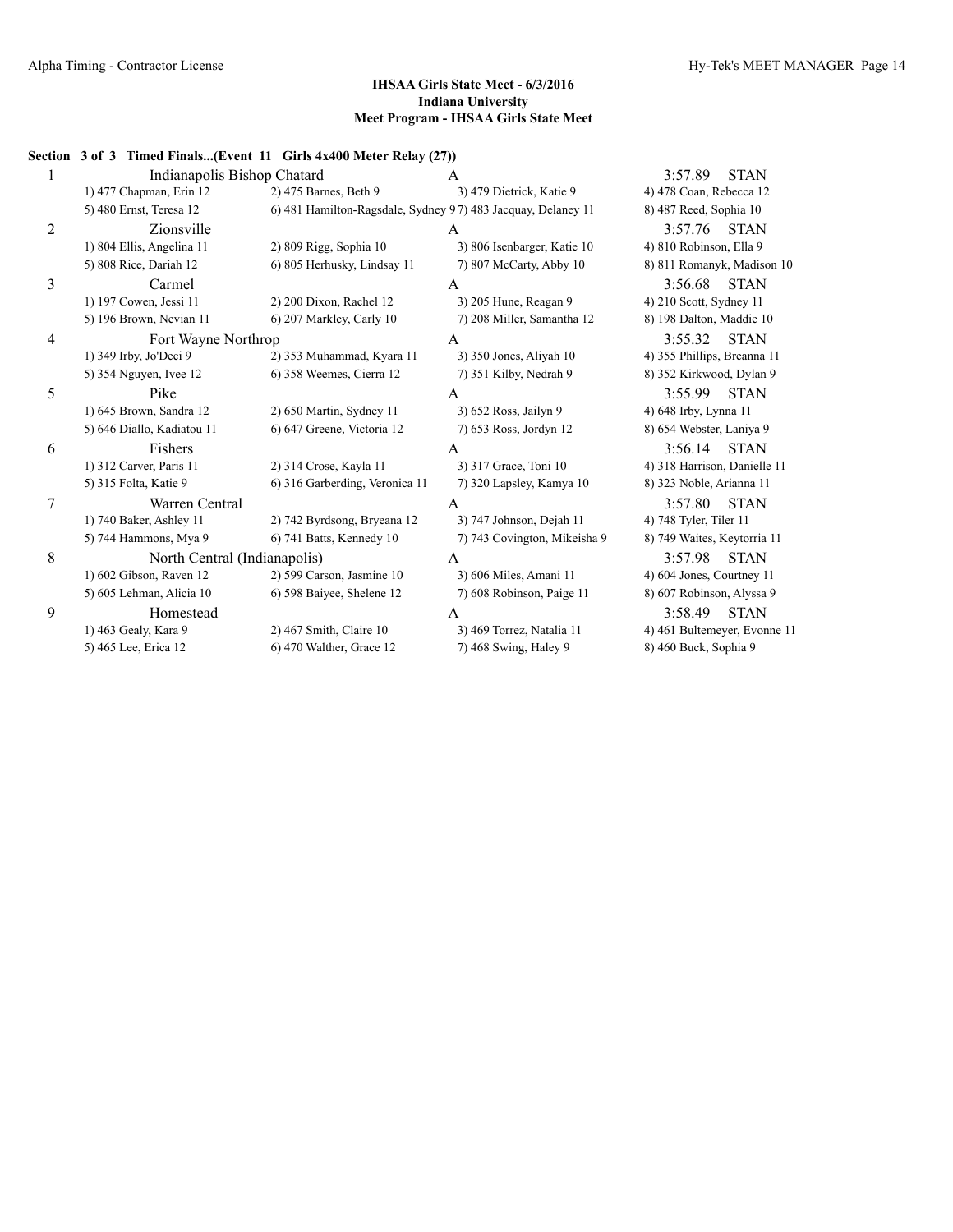**Event 1 Girls 4x800 Meter Relay (27)**

**State: 8:53.74 2013 Eastern Greentown, Eastern Greentown J Sprinkles, S Wagner, B Neeley, B Neeley**

|                | 9:27.48<br><b>STAN</b>        |                                 |                              |                                    |  |  |  |
|----------------|-------------------------------|---------------------------------|------------------------------|------------------------------------|--|--|--|
| Lane           | Comp#<br><b>Team</b>          |                                 | Relay                        | <b>Seed Time</b>                   |  |  |  |
| <b>Section</b> | 1 of 2 Timed Finals           |                                 |                              |                                    |  |  |  |
| $3-1A$         | West Lafayette                |                                 | A                            | 9:34.38                            |  |  |  |
|                | 1) 778 Tate, Emma 9           | 2) 777 Tate, Ellie 9            | 3) 772 Johnson, Kristen 12   | 4) 780 Udo-Imeh, Itoro 10          |  |  |  |
|                | 5) 775 Schultz, Mary 9        | 6) 771 Hummels, Abby 10         | 7) 774 Pinal, Monica 12      | 8) 773 Johnson, Lauren 12          |  |  |  |
| $6-1B$         | Merrillville                  |                                 | A                            | 9:38.19                            |  |  |  |
|                | 1) 549 Dye, Natalie 10        | 2) 550 Gonzalez, Akelah 10      | 3) 554 Taher, Diamond 10     | 4) 552 McNeal, Brendea 10          |  |  |  |
|                | 5) 553 Ramirez, Marisol 10    | 6) 551 Key, Kiara 12            |                              |                                    |  |  |  |
| $9-1C$         | Floyd Central                 |                                 | $\mathbf{A}$                 | 9:48.68                            |  |  |  |
|                | 1) 330 Batliner, Erica 10     | 2) 335 Fitzgerald, Gracie 11    | 3) 336 Manning, Kassidy 12   | 4) 339 Pearce, Lillian 9           |  |  |  |
|                | 5) 333 Farnsley, Emma 10      | 6) 337 Ownings, Jacqueline 10   | 7) 338 Paul, Morgan 11       | 8) 329 Barba, Faith 10             |  |  |  |
| $12-1D$        | <b>Bloomington North</b>      |                                 | $\mathbf{A}$                 | 9:52.70                            |  |  |  |
|                | 1) 139 Silberstein, Rachel 11 | 2) 138 Sears, Hannah 12         | 3) 134 Farmer, Bella 10      | 4) 135 Flynn, Ella 12              |  |  |  |
|                | 5) 142 Williams, Grace 10     | 6) 137 Saccone, Grace 9         | 7) 133 Brown, Joy 12         | 8) 143 Wilson, Maya 12             |  |  |  |
| $1-2A$         | Warsaw Community              |                                 | A                            | 9:33.43                            |  |  |  |
|                | 1) 761 Dawson, Hannah 12      | 2) 765 Rhodes, Brooke 12        | 3) 762 Groninger, Dayton 11  | 4) 764 Miller, Allison 11          |  |  |  |
|                | 5) 758 Craig, Anna 11         | 6) 753 Beckham, Mia 10          | 7) 756 Bohnenkamper, Emma 10 | 8) 767 Sanchez Viljil, Angie 9     |  |  |  |
| $4-2B$         | Munster                       |                                 | A                            | 9:36.41                            |  |  |  |
|                | 1) 575 Galvan, Kaylee 10      | 2) 579 Mooney, Melanie 11       | 3) 571 Bolhing, Brisa 9      | 4) 574 Foley, Olivia 10            |  |  |  |
|                | 5) 570 Anuoluwapo, Abioye 9   | 6) 576 Garcia, Elise 10         | 7) 578 Khani, Laila 9        | 8) 572 Cipowski-Smith, Anastacia 9 |  |  |  |
| $7-2C$         | Goshen                        |                                 | $\mathbf{A}$                 | 9:41.40                            |  |  |  |
|                | 1) 400 Kissinger, Jillian 10  | 2) 399 Gallagher, Maggie 9      | 3) 401 Kurtz, Hannah 10      | 4) 402 Rangel, Nora 12             |  |  |  |
|                | 5) 398 Fernandez, Jacque 12   |                                 |                              |                                    |  |  |  |
| $10-2D$        | Terre Haute North Vigo        |                                 | $\mathbf{A}$                 | 9:49.80                            |  |  |  |
|                | 1) 727 Zeck, Devon 11         | 2) 712 Bunch, Hannah 11         | 3) 716 Gatrell, Mary 9       | 4) 725 Welker, Lindsay 12          |  |  |  |
|                | 5) 719 Pursch, Abby 11        | 6) 721 Rooksberry, Kaitlin 10   | 7) 717 Nagy, Anna 12         | 8) 714 Craft, Makaylynn 10         |  |  |  |
| $13-2E$        | Columbus North                |                                 | A                            | 9:57.58                            |  |  |  |
|                | 1) 240 Allen, Avrie 12        | 2) 241 Ballard, Kirsten 10      | 3) 242 Bouthier, Nina 12     | 4) 249 Tong, Arig 10               |  |  |  |
|                | 5) 246 Maynard, Jocelyn 10    | 6) 247 Singhal, Ana 10          | 7) 248 Smith, Emma 10        | 8) 243 Brougher, Rachel 11         |  |  |  |
| $2-3A$         | Franklin Central              |                                 | $\mathbf{A}$                 | 9:34.24                            |  |  |  |
|                | 1) 382 Reedus, Jada 9         | 2) 384 Talhelm, Brooke 12       | 3) 385 Traas, Shayla 9       | 4) 378 Hoover, Kaylor 11           |  |  |  |
|                | 5) 376 Comastri, Jennifer 12  | 6) 380 Miller, Grace 9          | 7) 374 Baumberger, Gena 12   | 8) 386 Welch, Emily 12             |  |  |  |
| $5-3B$         | Boonville                     |                                 | A                            | 9:37.61                            |  |  |  |
|                | 1) 166 Barker, Haley 10       | 2) 167 Brandenberger, Taylin 11 | 3) 172 Willem, Kyerra 10     | 4) 169 Faulkner, Alyssia 9         |  |  |  |
|                | 5) 170 Meleski, Summer 12     | 6) 168 Enright, Abby 9          |                              |                                    |  |  |  |
| $8-3C$         | <b>Bloomington South</b>      |                                 | $\mathbf{A}$                 | 9:42.00                            |  |  |  |
|                | 1) 154 Galuska, Toudora 10    | 2) 164 Rensink, Phoebe 9        | 3) 160 Lien, Camryn 11       | 4) 161 McMullen, Madison 10        |  |  |  |
|                | 5) 152 Evans, Macy 12         | 6) 147 Bush, Hope 11            | 7) 163 Rauh, Zoe 9           | 8) 150 deSouza, Zarya 11           |  |  |  |
| $11-3D$        | Greenfield-Central            |                                 | A                            | 9:50.07                            |  |  |  |
|                | 1) 411 Cook, Sydney 10        | 2) 414 Girolami, Savannah 12    | 3) 416 Helgason, Katie 11    | 4) 418 Loyal, Hayleigh 11          |  |  |  |
|                | 5) 413 Flora, Amanda 12       | 6) 419 Polster, Mackenzie 9     | 7) 415 Gottwald, Rebekah 11  | 8) 420 Sexton, Riley 10            |  |  |  |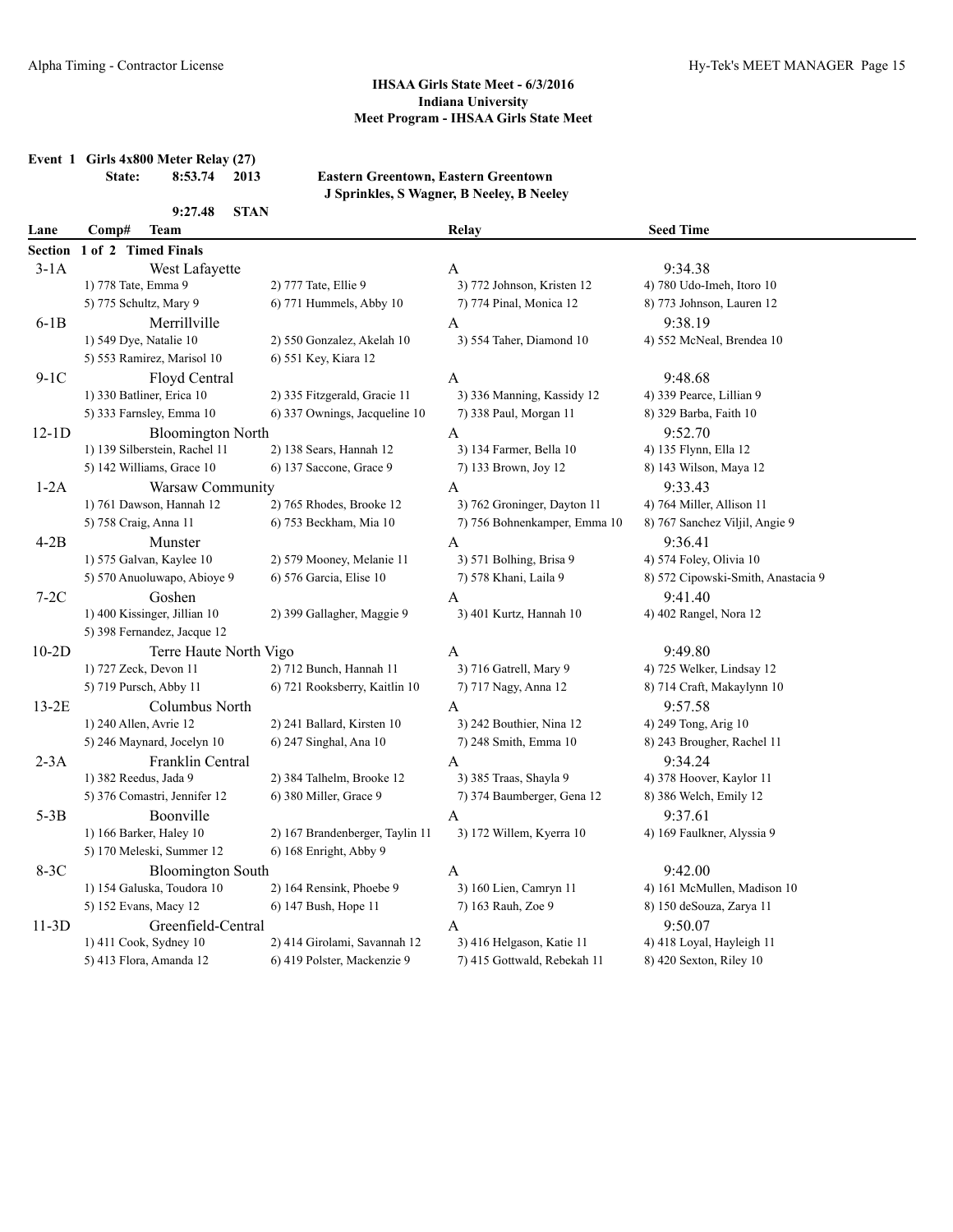#### **Section 2 of 2 Timed Finals...(Event 1 Girls 4x800 Meter Relay (27))**

| $3-1A$  | LaPorte                          |                                 | A                          | 9:23.70<br><b>STAN</b>   |
|---------|----------------------------------|---------------------------------|----------------------------|--------------------------|
|         | 1) 526 Shuble, Katerina 10       | 2) 523 Pickford, Catharine 11   | 3) 524 Riehle, Shelby 9    | 4) 525 Schoof, Kailee 12 |
|         | 5) 522 Noll, Jenny 10            | 6) 519 Dickman, Courtney 11     | 7) 520 Didion, Marie 12    | 8) 527 Troy, Maureen 10  |
| $6-1B$  | Fishers                          |                                 | $\mathbf{A}$               | 9:28.17                  |
|         | 1) 320 Lapsley, Kamya 10         | 2) 325 Rogers, Liz 10           | 3) 326 Scanlon, Hope 12    | 4) 328 Wai, Miya 9       |
|         | 5) 319 Kirk, Lorinda 12          | 6) 313 Celentano, Abby 10       | 7) 327 Thomas, Haley 10    | 8) 324 O'Leary, Corinne  |
| $9-1C$  | Southport                        |                                 | A                          | 9:29.14                  |
|         | 1) 702 Sharpe, Kayla 10          | 2) 697 Blankenbaker, Heather 11 | 3) 698 Bucker, Delaney 12  | 4) 704 Sullivan, Erin 11 |
|         | 5) 700 Dean, Christy 11          | 6) 701 Owasanya, Ola 12         | 7) 703 Smith, Abigail 9    | 8) 699 Cox, Katie 12     |
| $12-1D$ | Hamilton Southeastern            |                                 | A                          | 9:30.39                  |
|         | 1) 433 Andritsch, Grace 12       | 2) 438 Eichorst, Elle 12        | 3) 446 Mirro, Madealine 9  | 4) 450 Weldy, Kaitlyn 9  |
|         | 5) 441 Jones, Abigail 10         | 6) 442 Lohman, Abbie 10         | 7) 435 Black, Lulu 9       | 8) 434 Bippus, Sabrina 1 |
| $1-2A$  | Westfield                        |                                 | A                          | 9:21.03<br><b>STAN</b>   |
|         | 1) 783 Bailey, Lauren 11         | 2) 786 Brown, Gabby 11          | 3) 789 Dilick, Gabby 10    | 4) 794 Leahy, Devon 12   |
|         | 5) 785 Becker, Ali 10            | 6) 788 Cronin, Elizabeth 12     | 7) 797 Ruggles, Molly 10   | 8) 798 Smith, Madison 1  |
| $4-2B$  | Noblesville                      |                                 | A                          | <b>STAN</b><br>9:27.37   |
|         | 1) 586 Anderson, Maria 9         | 2) 588 Dombroski, Kat 11        | 3) 592 Little, Abigail 10  | 4) 594 Sharples-Gordon,  |
|         | 5) 591 Klinker, Abbie 11         | 6) 587 Deal, Aubrie 9           | 7) 589 Helsloot, Madie 12  | 8) 595 Swart, Aubrey 9   |
| $7-2C$  | Lawrence North                   |                                 | A                          | 9:28.60                  |
|         | 1) 536 Matsuoka, Laura 12        | 2) 531 Carson, Jean 11          | 3) 533 Dean, Grace 9       | 4) 537 Riding, Shania 11 |
|         | 5) 535 Loughery, Maddie 10       | 6) 530 Allen, Kayla 11          | 7) 534 Grider, Gabby 9     |                          |
| $10-2D$ | Pendleton Heights                |                                 | A                          | 9:29.14                  |
|         | 1) 615 Buck, Alex 12             | 2) 617 Magers, Christina 10     | 3) 618 McCarty, Alli 11    | 4) 616 Dudley, Monica 1  |
|         | 5) 613 Baer, Faith 11            | 6) 614 Baer, Grace 10           | 7) 619 Parker, Syd 10      | 8) 620 Wheetley, Lauren  |
| $13-2E$ | Bellmont                         |                                 | A                          | 9:31.27                  |
|         | 1) 115 Beery, Bailey 12          | 2) 122 Neher, Mackenzie 10      | 3) 117 Fuelling, Emily 10  | 4) 118 Gunsett, Emily 12 |
|         | 5) 119 Hunter, Grace 9           | 6) 116 Fisher, Grace 11         | 7) 120 Meyers, Autum 9     | 8) 121 Mills, Grace 9    |
| $2-3A$  | Penn                             |                                 | $\mathbf{A}$               | 9:21.90<br><b>STAN</b>   |
|         | 1) 623 Daugherty, Lorena 11      | 2) 628 Jankowski, Emma 11       | 3) 631 Mott, Elli 11       | 4) 630 Macleod, Ashleigl |
|         | 5) 629 Loughran, Anne 9          | 6) 634 Selis, Hannah 11         | 7) 627 Jankowski, Ellie 9  | 8) 635 Spring, Dani 10   |
| $5-3B$  | Carroll (Fort Wayne)             |                                 | A                          | 9:27.44<br><b>STAN</b>   |
|         | 1) 214 Falater, Maggie 10        | 2) 220 Metzger, Leah 10         | 3) 215 Fruchey, Madison 12 | 4) 217 Green, Abby 9     |
|         | 5) 219 Hathaway, Megan 9         | 6) 213 Ellingson, Kathleen 9    | 7) 216 Geiger, Calista 9   | 8) 221 Thomas, Allison 1 |
| $8-3C$  | <b>Evansville Reitz Memorial</b> |                                 | A                          | 9:28.81                  |
|         | 1) 295 Felker, Seve 9            | 2) 298 Mulzer, Mallory 12       | 3) 300 Sievern, Claire 9   | 4) 303 Warren, Presley 1 |
|         | 5) 299 Schopmeyer, Kait 11       | 6) 293 Delancey, Rachel 9       | 7) 294 Elpers, Carlie 10   |                          |
| $11-3D$ | Indianapolis Bishop Chatard      |                                 | A                          | 9:29.47                  |
|         | 1) 479 Dietrick, Katie 9         | 2) 477 Chapman, Erin 12         | 3) 483 Jacquay, Delaney 11 | 4) 478 Coan, Rebecca 12  |
|         | 5) 476 Behringer, Alyssa 10      | 6) 482 Hedlund, Jenna 12        | 7) 485 Nash, Bridget 10    | 8) 486 O'Brien, Arie 11  |
| 14-3E   | Dekalb                           |                                 | A                          | 9:31.96                  |
|         | 1) 263 Beckmann, Lauren 10       | 2) 266 Schwartz, Tyler 10       | 3) 267 Smith, Aiden 10     | 4) 264 Daniels, Kayla 10 |
|         | 5) 265 McCormick, Krista 12      |                                 |                            |                          |

9:23.70 STAN ehle, Shelby 9 4) 525 Schoof, Kailee 12 dion, Marie 12 6) 527 Troy, Maureen 10  $\frac{1}{2}$  and  $\frac{1}{2}$  4) 328 Wai, Miya 9 5) 324 O'Leary, Corinne 10 8) 324 O'Leary, Corinne 10 cker, Delaney 12 4) 704 Sullivan, Erin 11 nith, Abigail 9 8) 699 Cox, Katie 12 1) 430 Weldy, Kaitlyn 9 12 30 Weldy, Elityn 9 ort, Lulu 9 6) 434 Bippus, Sabrina 11 9:21.03 STAN lick, Gabby 10 4) 794 Leahy, Devon 12 ggles, Molly 10 8) 798 Smith, Madison 10 9:27.37 STAN tle, Abigail 10 4) 594 Sharples-Gordon, Susanna 11 1sloot, Madie 12 6) 595 Swart, Aubrey 9 an, Grace 9 2012 4) 537 Riding, Shania 11 2Carty, Alli 11 4) 616 Dudley, Monica 12 Free, Syd 10 8) 620 Wheetley, Lauren 10 elling, Emily 10 3) 118 Gunsett, Emily 12 5) 121 Mills, Grace 9 6) 121 Mills, Grace 9 9:21.90 STAN<br>2011, ett, Elli 11 4) 630 Macleod, Ashleig 4) 630 Macleod, Ashleigh 11 5) 629 Loughran, Anne 9 6) 634 Selis, Hannah 11 7) 627 Jankowski, Ellie 9 8) 635 Spring, Dani 10 9:27.44 STAN 1) 217 Green, Abby 9 iger, Calista 9 6) 221 Thomas, Allison 11 evern, Claire 9 2003 Warren, Presley 10 1) 478 Coan, Rebecca 12 3) 478 Pan, Paraman, Papa 12 sh, Bridget 10 8) 486 O'Brien, Arie 11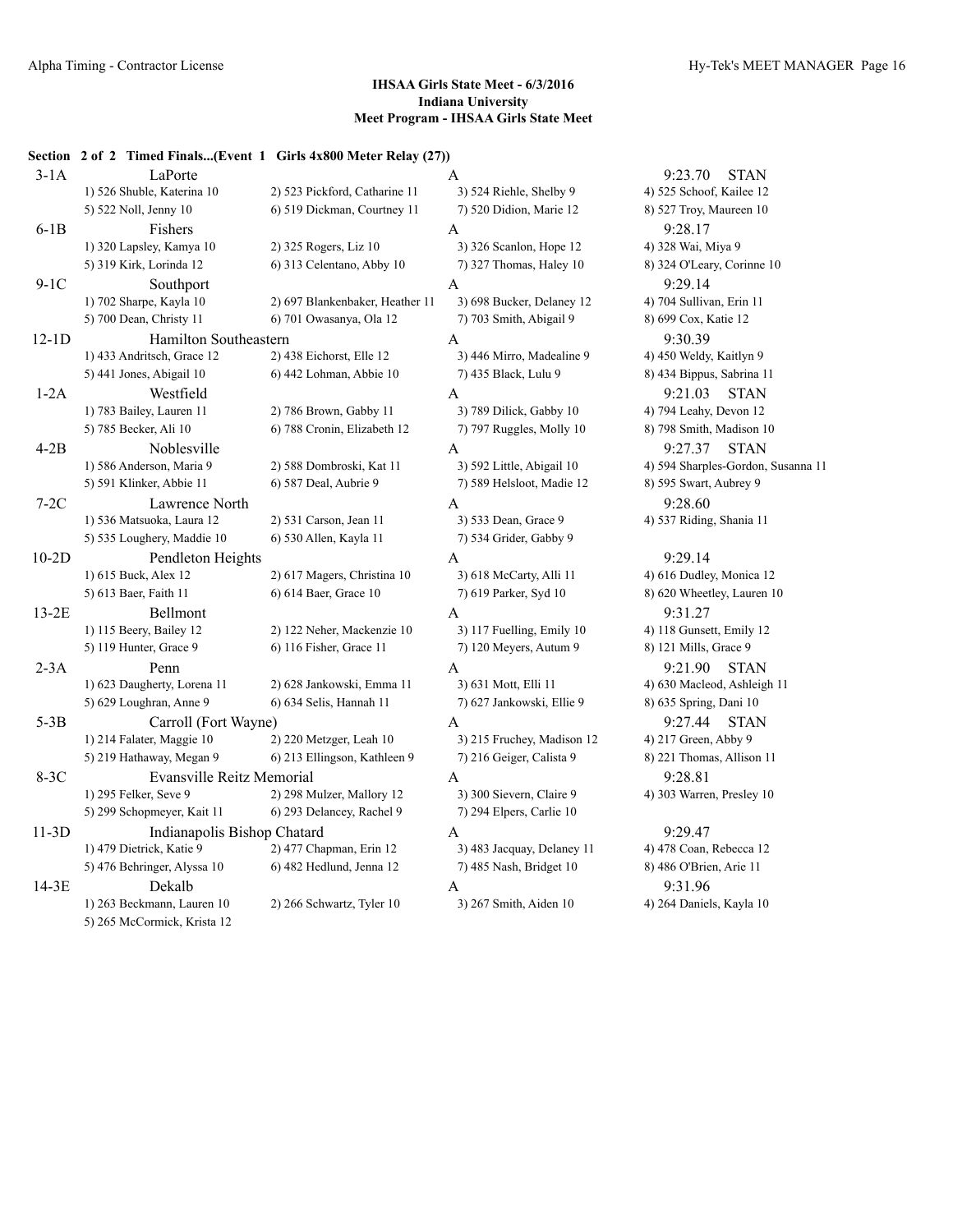|                |                      | Event 12 Girls High Jump (29)              |                          |                          |                  |             |
|----------------|----------------------|--------------------------------------------|--------------------------|--------------------------|------------------|-------------|
|                | State:               | 1985<br>$6 - 00$<br><b>STAN</b><br>5-04.00 | Angela Bradburn, Norwell |                          |                  |             |
| Pos            | Comp#                | Name                                       |                          | Year School              | <b>Seed Mark</b> |             |
|                | Flight 1 of 1 Finals |                                            |                          |                          |                  |             |
| 1              | 272                  | Vecrumba, Amber                            |                          | 11 Edgewood              | 5-01.00          |             |
| $\overline{c}$ | 158                  | Johnson, Megan                             | 11                       | <b>Bloomington South</b> | 5-01.00          |             |
| 3              | 538                  | Wilson, Caroline                           |                          | 10 Linton-Stockton       | 5-01.00          |             |
| 4              | 270                  | Stewart, rachel                            | 10                       | Eastern (Pekin)          | 5-01.00          |             |
| 5              | 301                  | Sullivan, Emily                            | 12                       | Ev Reitz Memoria         | $5 - 02.00$      |             |
| 6              | 355                  | Phillips, Breanna                          |                          | 11 FW Northrop           | 5-02.00          |             |
| 7              | 431                  | Weston, Olivia                             |                          | 10 Greenwood             | 5-03.00          |             |
| 8              | 738                  | Jones, Paige                               | 12                       | Vincennes Lincoln        | $5 - 03.00$      |             |
| 9              | 472                  | Koch, Karmen                               | 10                       | Huntington North         | 5-03.00          |             |
| 10             | 733                  | Peters, Hailley                            | 11                       | Trinity Lutheran         | 5-03.00          |             |
| 11             | 370                  | Green, JeBria                              |                          | Fort Wayne Wayne         | 5-03.00          |             |
| 12             | 239                  | Mack, Katie                                | 12                       | Columbus East            | 5-03.00          |             |
| 13             | 548                  | Ash, Alivia                                |                          | 12 Merrillville          | $5-04.00$        | <b>STAN</b> |
| 14             | 375                  | Bell, Jenea                                | 11                       | Franklin Central         | $5-04.00$        | <b>STAN</b> |
| 15             | 508                  | Lana, Pham                                 |                          | 11 Kokomo                | $5-04.00$        | <b>STAN</b> |
| 16             | 812                  | Sheridan, Megan                            |                          | 9 Zionsville             | $5-04.00$        | <b>STAN</b> |
| 17             | 509                  | Miller, Deju                               |                          | 12 Kokomo                | $5-04.00$        | <b>STAN</b> |
| 18             | 516                  | Tyler, Alex                                |                          | 12 Lake Central          | $5-04.00$        | <b>STAN</b> |
| 19             | 769                  | Deryn, Alex                                |                          | 11 West Lafayette        | $5-04.00$        | <b>STAN</b> |
| 20             | 801                  | Reed, Kaitlyn                              |                          | 11 Whitko                | 5-04.00          | <b>STAN</b> |
| 21             | 322                  | Monson, Emily                              | 9                        | Fishers                  | $5-04.00$        | <b>STAN</b> |
| 22             | 596                  | Tyler, Shelby                              |                          | 9 Noblesville            | 5-05.00          | <b>STAN</b> |
| 23             | 141                  | Wieligman, Sarah                           | 12                       | <b>Bloomington North</b> | 5-05.00          | <b>STAN</b> |
| 24             | 131                  | Schluttenhofer, Kayla                      | 11                       | <b>Benton Central</b>    | 5-06.00          | <b>STAN</b> |
| 25             | 642                  | Orr, Heather                               |                          | Perry Meridian           | 5-06.00          | <b>STAN</b> |
| 26             | 484                  | Murray, Mariah                             |                          | 12 Bishop Chatard        | $5 - 06.00$      | <b>STAN</b> |
| 27             | 130                  | Young, Erynn                               |                          | 12 Ben Davis             | 5-06.00          | <b>STAN</b> |
| 28             | 573                  | Erwin, Corin                               | 11                       | Munster                  | 5-07.00          | <b>STAN</b> |
| 29             | 806                  | Isenbarger, Katie                          |                          | 10 Zionsville            | 5-08.00          | <b>STAN</b> |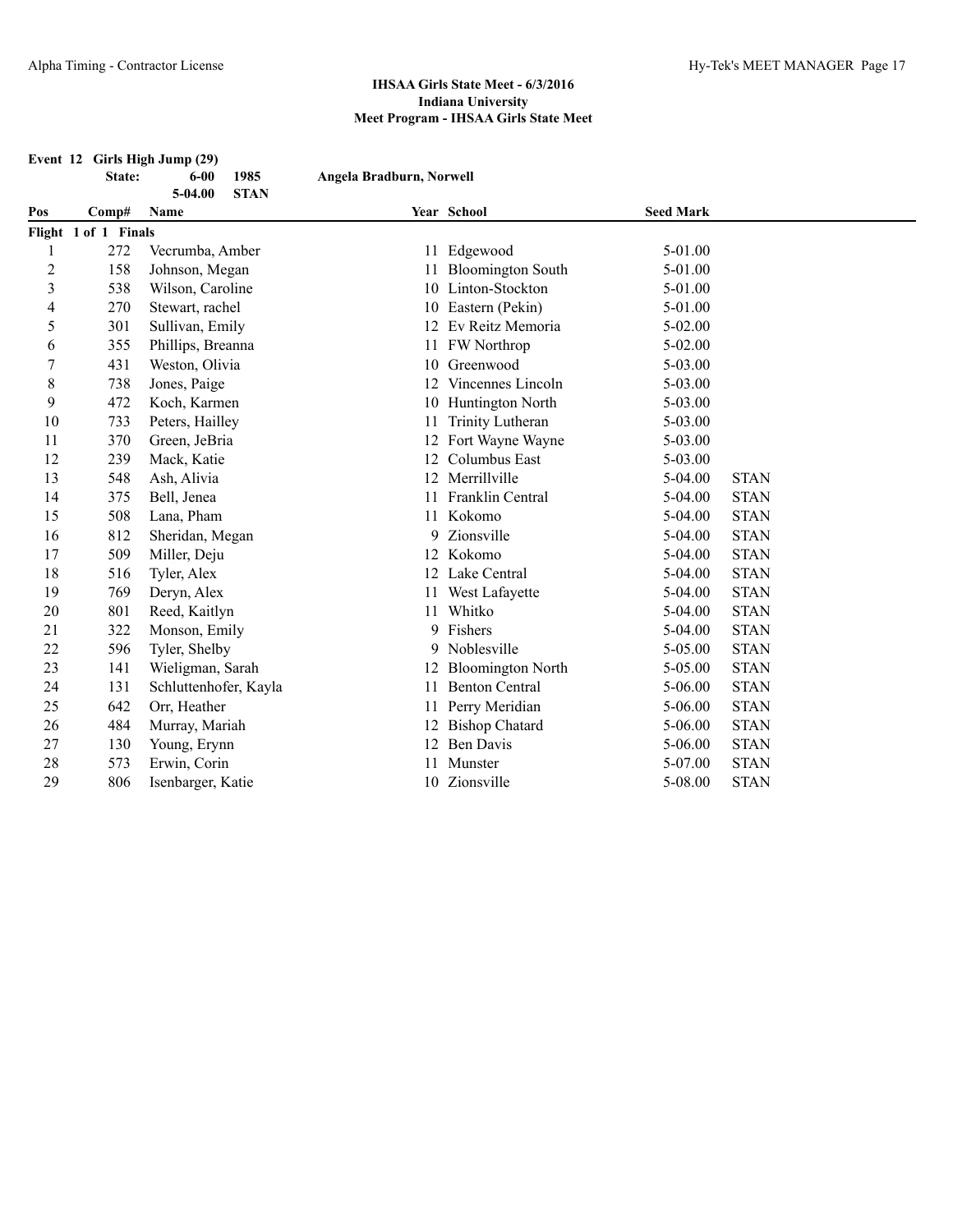|                         | Event 16 Girls Pole Vault (28) |                                 |                                        |                       |                  |             |
|-------------------------|--------------------------------|---------------------------------|----------------------------------------|-----------------------|------------------|-------------|
|                         | State:                         | 2009<br>13-06.25                | <b>Ellie McCardwell, Pendleton Hts</b> |                       |                  |             |
| Pos                     | Comp#                          | 11-03.00<br><b>STAN</b><br>Name |                                        | Year School           | <b>Seed Mark</b> |             |
|                         | Flight 1 of 1 Finals           |                                 |                                        |                       |                  |             |
| 1                       | 492                            | Young, Megan                    |                                        | 10 Cardinal Ritter    | $9 - 06.00$      |             |
| $\overline{c}$          | 729                            | Padan, Sarah                    |                                        | 12 TH South Vigo      | $10 - 00.00$     |             |
| $\overline{\mathbf{3}}$ | 101                            | Cranston, Ali                   |                                        | 10 Angola             | $10 - 00.00$     |             |
| 4                       | 720                            | Rakes, Josie                    |                                        | 12 TH North Vigo      | $10 - 00.00$     |             |
| 5                       | 417                            | Jones, Emily                    | 11                                     | Greenfield-Central    | $10 - 03.00$     |             |
| 6                       | 341                            | Gehlhausen, Hannah              |                                        | 11 Forest Park        | 10-03.00         |             |
| $\boldsymbol{7}$        | 340                            | Smith, Rylie                    |                                        | 12 Floyd Central      | 10-03.00         |             |
| $\,$ 8 $\,$             | 199                            | Deady, Kara                     |                                        | 10 Carmel             | 10-06.00         |             |
| 9                       | 257                            | Komasinski, Mandy               |                                        | 12 Crown Point        | 10-06.00         |             |
| 10                      | 542                            | Hewitt, Maysie                  |                                        | 12 Maconaquah         | 10-06.00         |             |
| 11                      | 626                            | George, Amanda                  |                                        | 10 Penn               | 10-06.00         |             |
| 12                      | 453                            | Sowonik, Carli                  |                                        | 11 Hebron             | 10-09.00         |             |
| 13                      | 696                            | Barrett, Brittany               | 12                                     | Southmont             | 10-09.00         |             |
| 14                      | 730                            | Pierce, Taylor                  |                                        | 10 Tipton             | 10-09.00         |             |
| 15                      | 511                            | Capsha, Kayla                   |                                        | 12 Lake Central       | 10-09.00         |             |
| 16                      | 658                            | Albright, Haley                 |                                        | 12 Plainfield         | 10-09.00         |             |
| 17                      | 357                            | Wagner, Lauren                  |                                        | 11 FW Northrop        | 10-09.00         |             |
| 18                      | 153                            | Finley, Emily                   |                                        | 12 Bloomington South  | 11-00.00         |             |
| 19                      | 539                            | Pomasl, Emily                   |                                        | 12 Logansport         | 11-00.00         |             |
| 20                      | 224                            | Wilson, Maddie                  |                                        | 10 Castle             | 11-01.00         |             |
| 21                      | 776                            | Siciliano, Maria                |                                        | 10 West Lafayette     | 11-03.00         | <b>STAN</b> |
| 22                      | 488                            | Schrader, Zoe                   | 12                                     | <b>Bishop Chatard</b> | 11-03.00         | <b>STAN</b> |
| 23                      | 515                            | Stepanovic, Melanie             |                                        | 12 Lake Central       | $11 - 03.00$     | <b>STAN</b> |
| 24                      | 102                            | Cranston, Ariana                |                                        | 12 Angola             | $11-06.00$       | <b>STAN</b> |
| 25                      | 680                            | Diemer, Erin                    | 11                                     | Shelbyville           | $11 - 06.00$     | <b>STAN</b> |
| 26                      | 245                            | May, Katrina                    | 12                                     | Columbus North        | $11 - 06.00$     | <b>STAN</b> |
| 27                      | 543                            | Holland, Maddie                 | 11                                     | Madison               | 12-01.25         | <b>STAN</b> |
| 28                      | 645                            | Brown, Sandra                   |                                        | 12 Pike               | 13-02.00         | <b>STAN</b> |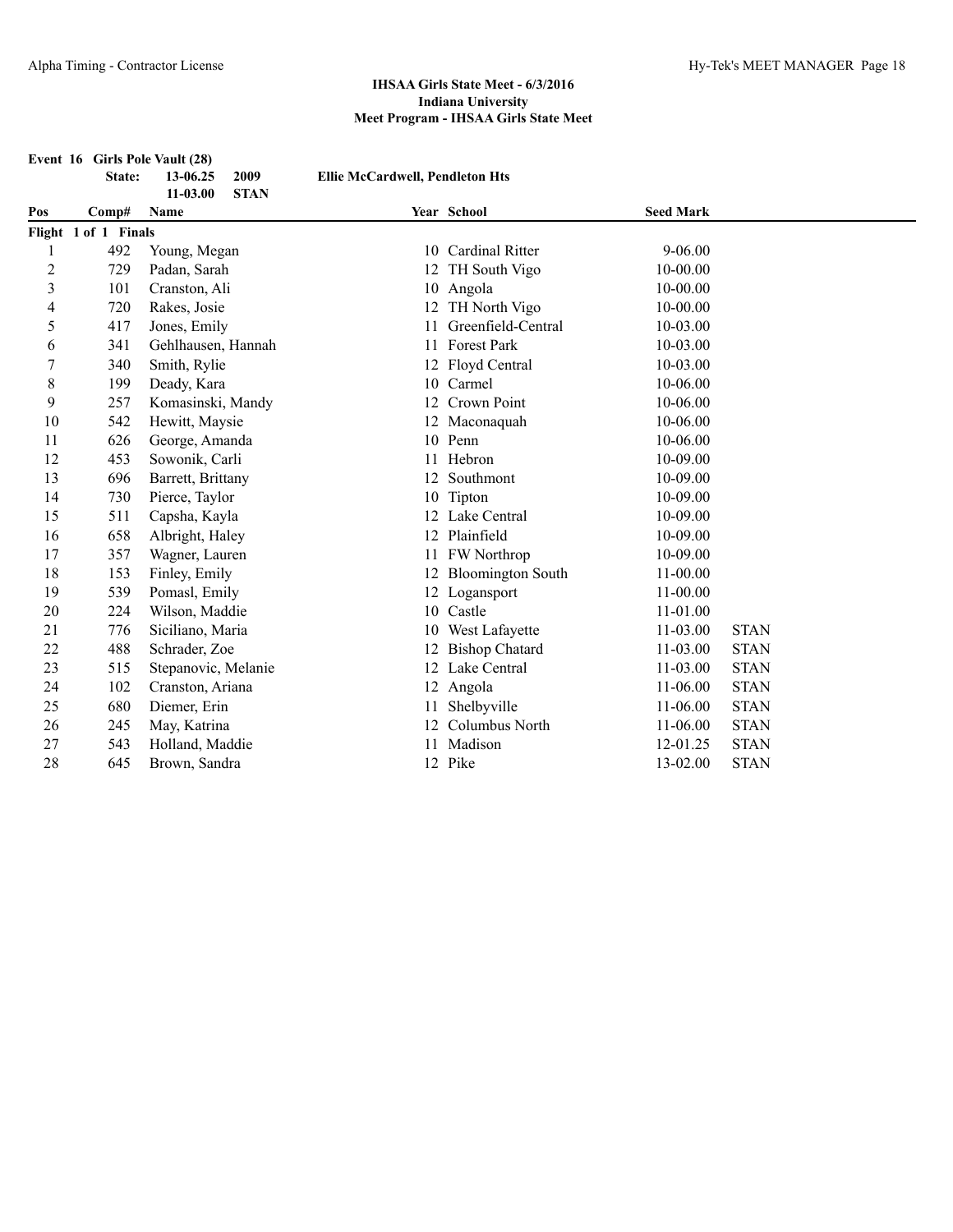|                         | Event 13 Girls Long Jump (27) |                         |                               |                      |                  |             |  |  |
|-------------------------|-------------------------------|-------------------------|-------------------------------|----------------------|------------------|-------------|--|--|
|                         | State:                        | 1986<br>$20 - 04$       | Tonya Sedwick, Jeffersonville |                      |                  |             |  |  |
|                         |                               | <b>STAN</b><br>17-11.00 |                               |                      |                  |             |  |  |
| Pos                     | Comp#                         | Name                    |                               | Year School          | <b>Seed Mark</b> |             |  |  |
|                         | Flight 1 of 3 Finals          |                         |                               |                      |                  |             |  |  |
|                         | 452                           | Mattox, Jaden           |                               | 12 Harrison WL       | 18-02.00         | <b>STAN</b> |  |  |
| $\overline{c}$          | 448                           | Perry, Ashley           | 12                            | Hamilton SE          | 18-03.50         | <b>STAN</b> |  |  |
| $\overline{\mathbf{3}}$ | 202                           | Etgen, Cailyn           |                               | 12 Carmel            | 18-03.50         | <b>STAN</b> |  |  |
| 4                       | 800                           | Miller, Kerrigan        | 11                            | Whiteland            | 18-03.75         | <b>STAN</b> |  |  |
| 5                       | 269                           | Moriarity, Lexie        |                               | 10 East Noble        | 18-04.50         | <b>STAN</b> |  |  |
| 6                       | 192                           | Hathaway, Claire        |                               | 12 Brownsburg        | 18-06.00         | <b>STAN</b> |  |  |
| $\boldsymbol{7}$        | 745                           | Hoosier, Prommyse       |                               | 9 Warren Central     | 18-06.50         | <b>STAN</b> |  |  |
| $\,$ 8 $\,$             | 636                           | Woods, Mikaylah         |                               | 12 Penn              | 18-07.00         | <b>STAN</b> |  |  |
| 9                       | 677                           | Saylor, Paige           |                               | 11 Roncalli          | 18-10.00         | <b>STAN</b> |  |  |
|                         | Flight 2 of 3 Finals          |                         |                               |                      |                  |             |  |  |
| 1                       | 546                           | Martin, Abby            |                               | 12 Martinsville      | 17-05.75         |             |  |  |
| $\overline{c}$          | 500                           | Lacy, Hailey            |                               | 12 Jeffersonville    | 17-06.25         |             |  |  |
| 3                       | 687                           | Mittiga, Catherine      |                               | 12 South Bend Adams  | 17-07.00         |             |  |  |
| 4                       | 190                           | Aguayo, Katelyn         |                               | 12 Bremen            | 17-07.00         |             |  |  |
| 5                       | 129                           | Woodson, Ravon          |                               | 12 Ben Davis         | 17-08.00         |             |  |  |
| 6                       | 752                           | Alexander, Samantha     |                               | 12 Warsaw Community  | 17-11.00         | <b>STAN</b> |  |  |
| 7                       | 353                           | Muhammad, Kyara         |                               | 11 FW Northrop       | 17-11.75         | <b>STAN</b> |  |  |
| $\,$ 8 $\,$             | 681                           | Welch, Brittany         |                               | 9 Sheridan           | 18-00.25         | <b>STAN</b> |  |  |
| 9                       | 507                           | Jungels, Jenna          |                               | 12 Kankakee Valley   | 18-00.50         | <b>STAN</b> |  |  |
|                         | Flight 3 of 3 Finals          |                         |                               |                      |                  |             |  |  |
| 1                       | 669                           | Waggoner, Grace         |                               | 9 Vincennes Rivet    | 16-00.50         |             |  |  |
| $\overline{c}$          | 171                           | Mockobee, Hallie        |                               | 10 Boonville         | 16-06.00         |             |  |  |
| $\mathfrak{Z}$          | 514                           | Long, Meghan            |                               | 9 Lake Central       | 17-00.00         |             |  |  |
| 4                       | 651                           | Moore, Adrianna         |                               | 10 Pike              | 17-00.50         |             |  |  |
| 5                       | 521                           | Flowers, Nichole        |                               | 10 LaPorte           | 17-02.25         |             |  |  |
| 6                       | 768                           | Davis, Kaitlyn          |                               | 11 Washington        | 17-02.50         |             |  |  |
| 7                       | 151                           | Ehman, Emily            |                               | 12 Bloomington South | 17-02.50         |             |  |  |
| 8                       | 496                           | Jordan, Cienna          |                               | 12 Cathedral         | 17-03.00         |             |  |  |
| 9                       | 545                           | Williams, Kaylan        |                               | 12 Marion            | 17-04.50         |             |  |  |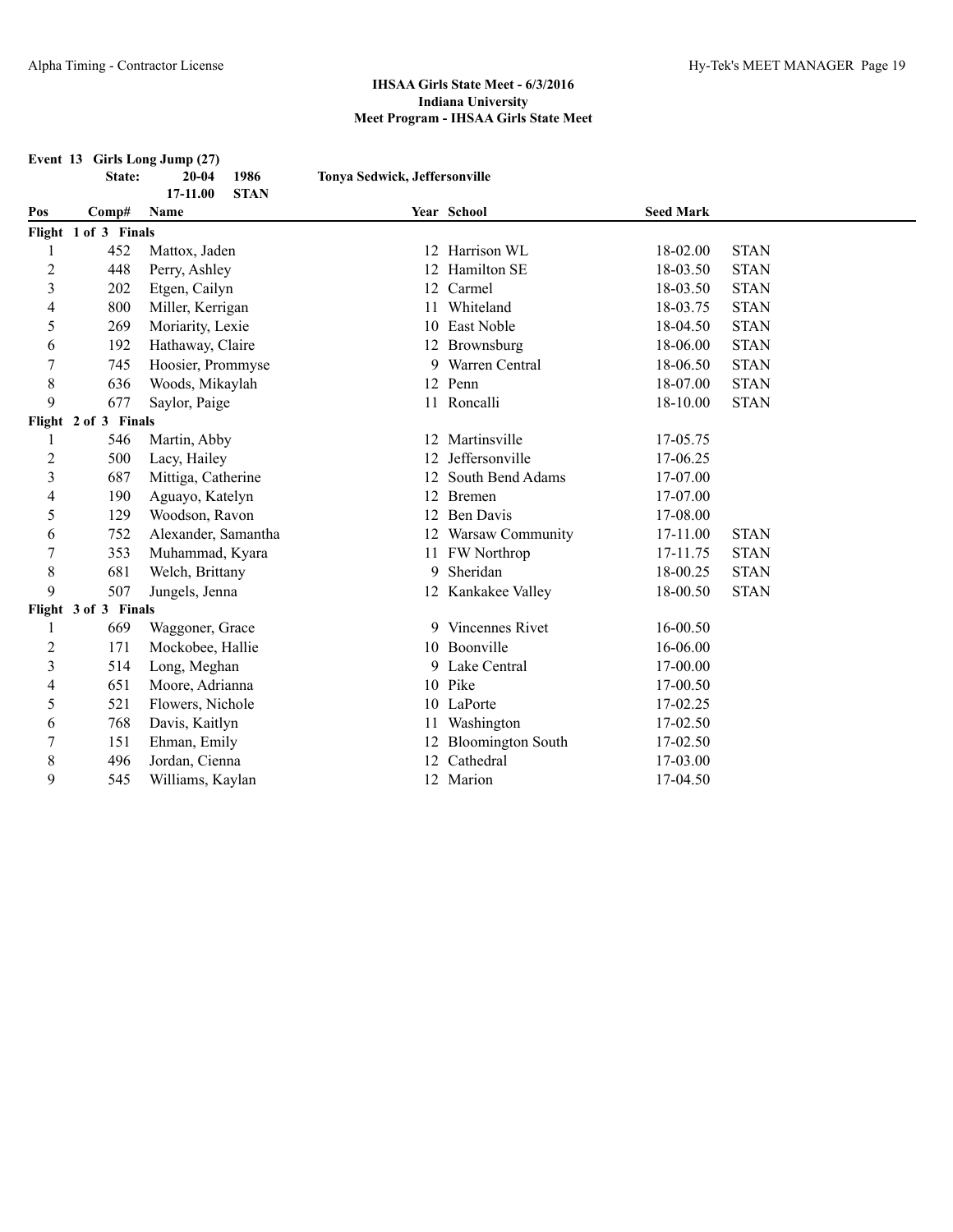|                | Event 15 Girls Shot Put (28) |                             |                            |                        |                  |             |  |
|----------------|------------------------------|-----------------------------|----------------------------|------------------------|------------------|-------------|--|
|                | State:                       | 2011<br>50-09               | <b>Tori Bliss, Portage</b> |                        |                  |             |  |
|                |                              | <b>STAN</b><br>$40 - 05.50$ |                            |                        |                  |             |  |
| Pos            | Comp#                        | <b>Name</b>                 |                            | Year School            | <b>Seed Mark</b> |             |  |
|                | Flight 1 of 4 Finals         |                             |                            |                        |                  |             |  |
| 1              | 252                          | Oliver, Ashley              |                            | 12 Corydon Central     | 35-08.00         |             |  |
| $\overline{2}$ | 582                          | Lininger, Ashley            |                            | 12 New Albany          | 36-07.50         |             |  |
| 3              | 505                          | Truesdell, Kalya            |                            | 9 Jennings County      | 37-05.00         |             |  |
| 4              | 140                          | Walls, Elaina               |                            | 10 Bloomington North   | 37-08.00         |             |  |
| 5              | 454                          | White, Hannah               |                            | 12 Henryville          | 38-00.25         |             |  |
| 6              | 584                          | Cain, Lillie                |                            | 11 New Palestine       | 38-01.75         |             |  |
| 7              | 705                          | Altmeyer, Sydney            |                            | 12 Southridge          | 38-06.50         |             |  |
|                | Flight 2 of 4 Finals         |                             |                            |                        |                  |             |  |
| 1              | 273                          | Decker, Emily               | 11.                        | <b>Elkhart Central</b> | 38-09.00         |             |  |
| $\overline{c}$ | 585                          | Smith, Ashlynn              |                            | 12 New Prairie         | 39-02.50         |             |  |
| 3              | 643                          | Wilson, Daiva               |                            | 12 Perry Meridian      | 39-06.00         |             |  |
| 4              | 489                          | Skripsky, Rosemary          |                            | 12 Bishop Chatard      | 39-06.00         |             |  |
| 5              | 655                          | Wilder, Janelle             |                            | 11 Pike                | 39-07.00         |             |  |
| 6              | 672                          | Carson, Katie               |                            | 12 Roncalli            | 39-08.75         |             |  |
| 7              | 547                          | Coleman, Brianna            |                            | 12 McCutcheon          | 39-08.75         |             |  |
|                | Flight 3 of 4 Finals         |                             |                            |                        |                  |             |  |
| 1              | 271                          | Ruble, Kaycee               |                            | 12 Eastern Hancock     | 39-09.50         |             |  |
| $\overline{c}$ | 633                          | Richhart, Alissa            |                            | 12 Penn                | 39-10.25         |             |  |
| 3              | 781                          | Weatherly, Ashley           |                            | 9 West Lafayette       | 40-01.50         |             |  |
| 4              | 787                          | Caldwell, Jada              |                            | 11 Westfield           | 40-02.25         |             |  |
| 5              | 739                          | Anderson, Deysha            |                            | 11 Warren Central      | 40-03.75         |             |  |
| 6              | 262                          | Aguirre, Nancy              |                            | 10 Decatur Central     | 40-04.00         |             |  |
| 7              | 661                          | Horvath, Nicole             |                            | 11 Plymouth            | 40-10.25         | <b>STAN</b> |  |
|                | Flight 4 of 4 Finals         |                             |                            |                        |                  |             |  |
| 1              | 639                          | Hill, Alexis                |                            | 11 Perry Meridian      | $41 - 10.50$     | <b>STAN</b> |  |
| 2              | 518                          | Fitch, Kloee                |                            | 11 Lakeland            | 42-07.00         | <b>STAN</b> |  |
| 3              | 268                          | DeCamp, Paige               |                            | 12 East Noble          | 43-04.75         | <b>STAN</b> |  |
| 4              | 510                          | Henderson, Essence          |                            | 11 Lafayette Jeff      | 44-00.00         | <b>STAN</b> |  |
| 5              | 356                          | Tiney-Williams, Alicia      |                            | 10 FW Northrop         | 44-01.50         | <b>STAN</b> |  |
| 6              | 663                          | Farley, Victoria            |                            | 11 Portage             | 45-06.50         | <b>STAN</b> |  |
| 7              | 577                          | Kapitan, Abbey              |                            | 12 Munster             | 45-10.00         | <b>STAN</b> |  |